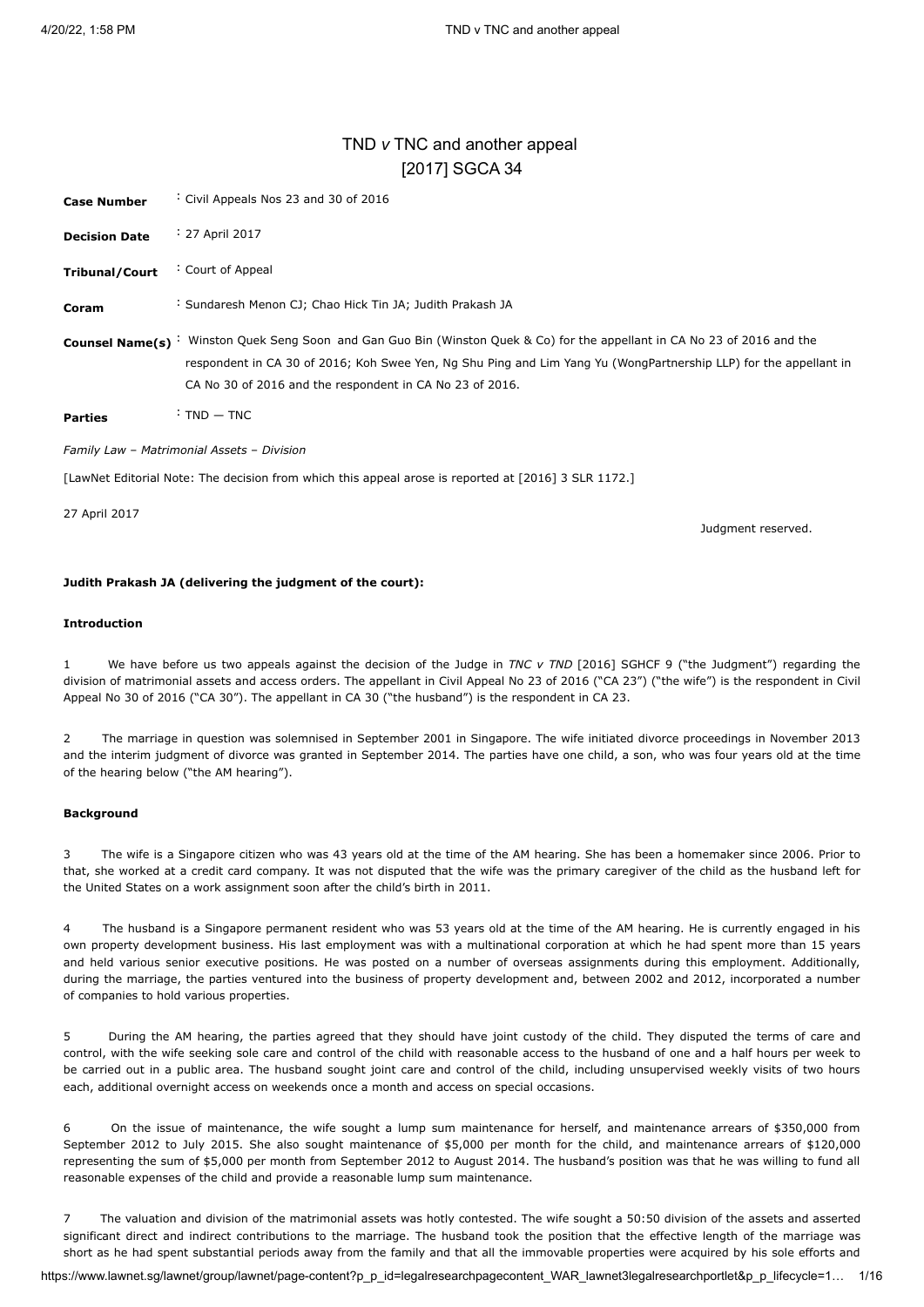financial contributions without any involvement on the part of the wife. Accordingly, he proposed a division in the ratio 89.52:10.48 in his favour.

#### **The decision below and the arguments on appeal**

8 We will now provide a broad overview of the Judge's decision in the court below, as well as the parties' arguments on appeal.

9 With respect to the division of matrimonial assets:

(a) The Judge used the date of the interim judgment of divorce (11 September 2014) ("the IJ date") as the cut-off date for determining *both* the asset pool and the valuation of the matrimonial assets.

(b) The Judge adopted the "classification methodology" in relation to the division of the parties' matrimonial assets, *ie*, the assets were divided into two asset pools, Group A and Group B, depending on whether they were regarded as "quintessential matrimonial assets" (Group A) or not (Group B). Group B contained only two immovable properties – the Bayshore property and the Jalan Pinang properties.

(c) For Group A, the Judge valued the pool of assets at \$20,654,413.39. She attributed to the wife direct contributions of 15%, which represented an uplift from her finding that the wife had contributed \$1,292,141.03 or 6.26% of the pool. As for indirect contributions, the Judge attributed 65% to the wife and 35% to the husband. The Judge gave equal weight to direct and indirect contributions. As a result, the averaged ratio for Group A was 40:60 with the husband getting 60% and the wife 40%.

(d) For Group B, the Judge valued the pool of assets at \$12,554,638.51. The Judge decided that the direct contributions ratio should be 5:95 in favour of the husband. For indirect contributions, the same ratio as that for Group A (ie, 65:35 in the wife's favour) was used. This yielded an averaged ratio of 35:65 in the husband's favour. However, the Judge was of the view that the direct contributions should be assigned greater weight. The averaged ratio of Group B was therefore adjusted to 20:80 in the husband's favour.

(e) The Judge ordered the husband to transfer moneys or assets equal to the value of \$10,772,693.05, less the value of the assets in her sole name, to the wife. The wife thus obtained 32.4% of the overall value of the assets.

10 With respect to maintenance for the wife and child:

(a) The Judge declined to award maintenance to the wife in the light of the assets that were allocated to her from the division of the matrimonial assets. The Judge reasoned that the wife's needs could be adequately met with the financial resources she currently had and would have in the future.

(b) The Judge ordered the husband to pay \$3,500 as monthly maintenance for the child.

11 As for custody, care and control, the Judge gave the parties joint custody of the child. Care and control was given to the wife whereas the husband was allowed weekly access to the child for two hours each time. The Judge directed that the husband "shall also have reasonable access to [the child] at other times", and in doing so, expected that "both parties shall be reasonable and flexible in respect of the access arrangements, including the timings, duration and the venue for access transfers".

12 In both appeals, the Judge's use of the classification methodology was not challenged. In CA 23, the wife sought to increase her overall share of all the matrimonial assets to 40% from the 32.4% awarded by the Judge by disputing the valuation of certain assets and the apportionment of direct and indirect contributions. Before the hearing of CA 23, the wife withdrew her appeal against the lack of backdating of the child's maintenance. She also took the position that she would not appeal against the lack of a maintenance order for herself unless, in the appeals, the Court of Appeal reduced her overall share of the assets. In CA 30, the husband sought to reduce the overall share of assets given to the wife by disputing the inclusion of certain assets in the matrimonial asset pool, the valuation of certain assets and the apportionment of direct and indirect contributions. The husband also appealed against the Judge's order on access to the child.

13 By the time they filed their skeletal submissions for the appeals, both parties took the position that the date of valuation of the matrimonial assets should be the date of the AM hearing instead of the IJ date that the Judge had used. The AM hearing took place over several sittings, starting in November 2015 and ending in February 2016. By the term "AM date", we should be taken as referring to November 2015 when the hearings began.

#### **Preliminary point on the access order**

14 We deal briefly with the husband's appeal regarding the access order. No orders were made by the Judge in relation to detailed implementation of the access arrangements because counsel for both the husband and the wife had indicated that the parties were agreeable to such a general arrangement. It appears from the parties' positions on appeal that they had thereafter recognised the need for greater specificity regarding the access arrangements due to difficulties in implementation. The issue was not an error in the Judge's access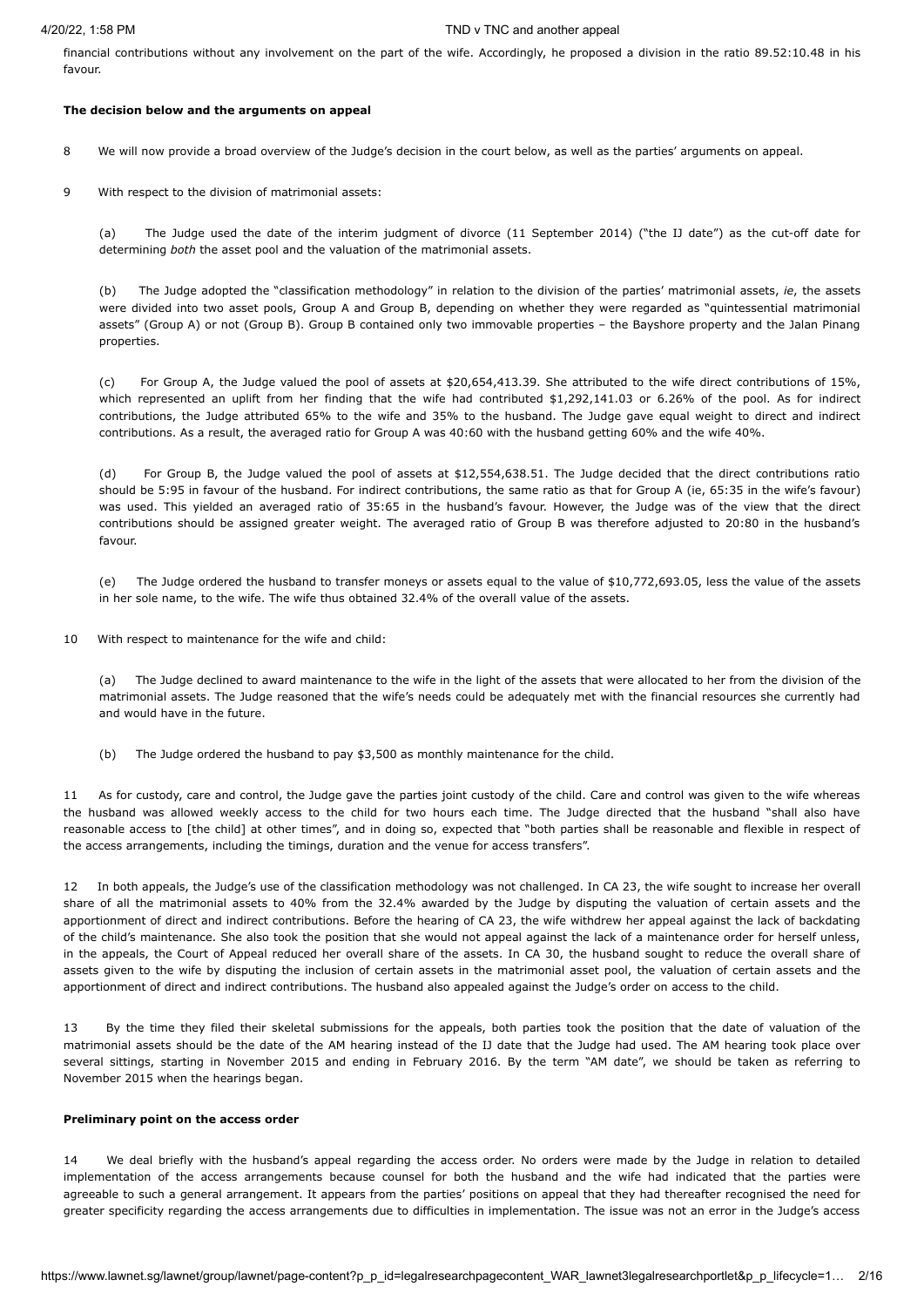order but the need for greater specificity. Therefore, it was not the subject of an appeal and should not have been raised as such. The correct course would have been for parties to seek further access orders from the Judge. We therefore deal no further with this issue and make no order on this aspect of the husband's appeal.

#### **Issues on appeal**

- 15 The following issues arise for determination before us:
	- (a) Whether the AM date should have been used as the operative date of valuation of assets;
	- (b) Whether certain items ought to have been included in the pool of matrimonial assets;
	- (c) Whether the Judge's valuation of the total pool of matrimonial assets was accurate;
	- (d) Whether the overall division of the assets is just and equitable in the light of parties' direct and indirect contributions; and
	- (e) Whether there should be specific apportionment of the assets.

We will deal with these issues in turn.

### **Operative date of valuation of assets**

16 The Judge found that it was just and equitable to use the IJ date as the cut-off date both for determining the asset pool and for valuing the matrimonial assets, citing this Court's guidance in *ARY v ARX and another appeal* [\[2016\] 2](javascript:viewPageContent() SLR 686 ("*ARY v ARX*") at [31] and [34]. Her decision to do so was based on her finding (at [10] of the Judgment) that "[t]he parties had mostly adopted this operative date in submitting their respective values of the assets", and that this was the date "when the parties' relationship and their intention to jointly accumulate matrimonial assets had practically ended".

### *Parties' cases on appeal*

17 The husband's position on appeal was that all matrimonial assets should have been valued as at the AM date, and that the Judge erred in finding that the parties had mostly adopted the IJ date in submitting their values of the assets. The husband pointed out that the parties had relied on valuations of the properties that were prepared in 2015, well after the IJ date, and these dates were in fact closer to the AM date than to the IJ date.

18 The wife's initial position in her appellant's case for CA 23 was that "save for the Maude Road properties, [she did] not take issue with the Judge's choice of the IJ date to value the assets". However, she changed her position in her skeletal submissions, claiming that "both parties are *ad idem* that the Judge erred in adopting the IJ date to value the properties; she should have valued them as at the hearing date".

## *Our decision*

19 In *Yeo Chong Lin v Tay Ang Choo Nancy and another appeal* [2011] 2 [SLR 1157](javascript:viewPageContent() ("*Yeo Chong Lin*") at [39], we held that "[o]nce an asset is regarded as a matrimonial asset to be divided, then for the purposes of determining its value, it must be assessed as at the date of the hearing" (*ie*, the AM date). In the recent case of *TDT v TDS and another appeal and another matter* [\[2016\] 4 SLR 145](javascript:viewPageContent() ("*TDT v TDS*"), whilst observing that the holding in *Yeo Chong Lin* was not in fact a "hard and fast rule", we limited the discretion to depart from the AM date as the date of valuation to situations where such departure is "warranted by the facts" (at [50]).

20 We appreciate that *TDT v TDS* was released after the Judgment and the Judge was not able to take our comments therein into account. Nevertheless, on the facts, we are of the view that the Judge was under the misapprehension that the parties had adopted the IJ date at the operative date of valuation, such that she ascribed values based on the IJ date.

21 It is not apparent from our review of the parties' written submissions to the Judge or their oral arguments before her that they argued specifically for the IJ date to be used as the date of valuation of assets. The date of valuation did not appear to be an issue below. The wife, while providing summaries of the valuations of all the matrimonial assets, did not explicitly state that the valuation date that she was relying on was the IJ date as opposed to the AM date. However, given the husband's fairly extensive reference in his submissions below to valuation reports made in 2015 for various properties, it was implicit from his approach that he was not using the IJ date as the valuation date. From the notes of argument for the hearings before the Judge on 6 November 2015 and 21 December 2015, it was not apparent that the parties had argued for the IJ date to be used. In fact, on 6 November 2015, the Judge directed that parties appoint independent valuers to arrive at an agreed valuation for the various Singapore properties. The parties subsequently reached agreement in relation to the majority of the assets without seeking another valuation. The letter to the Judge dated 26 November 2015 ("the 26 November 2015 Letter") set out a table of agreed gross values, which were reproduced almost identically in the Judgment. In our view, this letter undermines any finding that the parties mostly adopted the IJ date in submitting their respective values of the assets. It would seem that in accepting these agreed values as based on valuations as of the IJ date (*ie*, 2014 values), the Judge was under a misapprehension.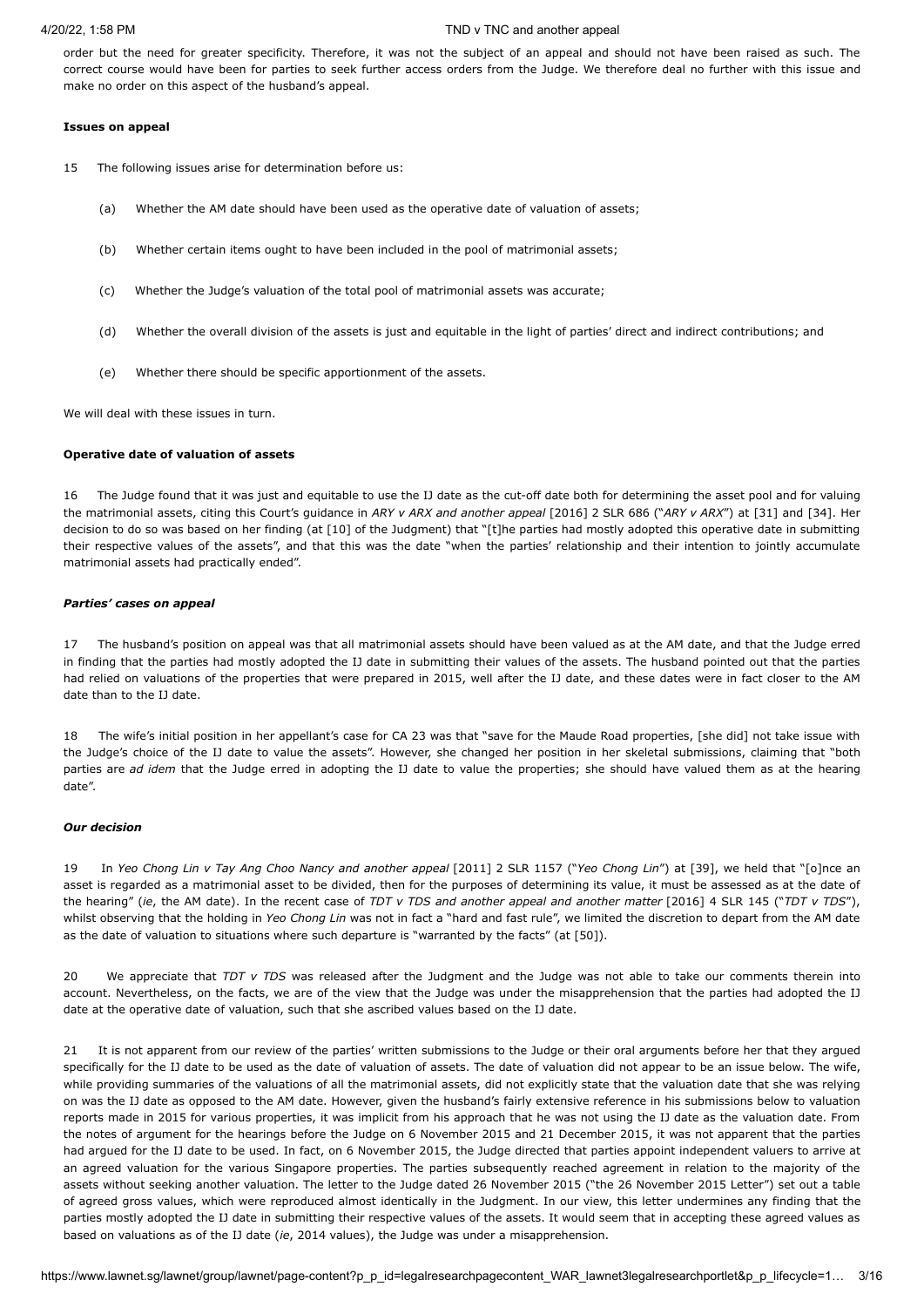22 As for the Judge's additional reason that the date of the IJ was the date "when the parties' relationship and their intention to jointly accumulate matrimonial assets had practically ended", we do not think that fact should be given much or any weight. It will almost invariably be the case that "the parties' relationship and their intention to jointly accumulate matrimonial assets" will have ended at least by the time an interim judgment is given. If that fact, without more, could justify departing from the default rule stated in *Yeo Chong Lin* and upheld (with qualifications) in *TDT v TDS*, this would subvert the default rule in virtually *all* cases. More compelling facts (some examples of which were considered in the latter case) than that are required.

23 Accordingly, we hold that the AM date should be used for purposes of valuation of the matrimonial assets in the present case, as a departure from the AM date is not justified on the facts. This change in the valuation date would not, however, change the gross values of many of the parties' Singapore properties. The values that the Judge attributed to the Singapore properties were based on the parties' agreed values in the 26 November 2015 Letter, which were in turn largely based on valuation reports from 2015. The impact of the change in the valuation date on the overall valuation of the matrimonial assets will be discussed in the next section of our judgment.

24 We caution that the onus is on parties to set out their positions clearly regarding the appropriate date of valuation. Where, with the benefit of legal advice, the parties agree on a particular date as the date of valuation of the matrimonial assets, a judge should generally adopt that agreed date unless there is good reason not to do so. Where the parties had not, however, agreed to a date at first instance, they cannot appeal against the date chosen by the judge simply because they subsequently agree on an alternative date.

### **Pool of matrimonial assets**

25 The inclusion of various immovable properties in Singapore in the pool of matrimonial assets was not disputed by the parties below, except for the Bayshore property, which the husband had acquired prior to the marriage. The wife submitted below that the Bayshore property was a matrimonial home which ought to be subject to division under s 112 of the Women's Charter (Cap 353, 2009 Rev Ed) ("the Charter") as the parties had lived in the property from 2001 to 2003. The husband disputed that it was a matrimonial home on the basis that the parties lived there for a period of only 15 months. The Judge held that the Bayshore property was a matrimonial asset, deciding that even residence in the property for 15 months was sufficient to constitute ordinary use for shelter as stated in s 112(10)(*a*)(i) of the Charter.

26 The Judge also included the full sums of the husband's and the wife's CPF moneys in the pool of matrimonial assets, as these were not the subjects of dispute between the parties below.

### *Parties' cases on appeal*

27 The husband's argument on appeal was that the Judge had erred in including the Bayshore property and his full CPF amount in the pool of matrimonial assets. His arguments regarding the Bayshore property mirror his arguments in the court below. The husband submitted that, at the highest, only the CPF moneys used to pay for the mortgage instalments of the Bayshore property from the date of the marriage to the date of the interim judgment should be included as the net value of the Bayshore property. This would yield a sum of \$215,390. Further, he argued that the Bayshore property should continue to remain in Group B and that in Group B the weight assigned to direct contributions should be increased vis-à-vis indirect contributions such that the wife would effectively be given only 9.5% of the Group B assets.

28 As for the CPF moneys, the husband contended that the amount should be pro-rated as he was married for only 13 years out of the 28 years that he had been in the workforce. Therefore, his CPF earnings prior to marriage should be excluded from the pool of matrimonial assets.

29 The wife raised a new point on appeal. She contended that the husband had dissipated a sum of RM675,000 or about \$250,000 by making a gift of the same to his sister. She contended that this sum should be added back to the pool of matrimonial assets. The wife's counsel admitted at the hearing before us that this issue was not raised before the Judge, although this transfer, which was made on 21 July 2014, had been disclosed in interrogatories filed on 7 May 2015.

#### *Our decision*

#### *The Bayshore property*

30 The question of the proper classification of the Bayshore property raises an issue of interpretation of s 112(10) of the Charter. Under s 112 of the Charter only a "matrimonial asset" falls to be divided upon divorce and this term generally refers to assets acquired during the marriage. Under s 112(10)(*a*)(i) however, an asset that one or both of the parties acquired before the marriage will still fall within the term "matrimonial asset" if it was:

… ordinarily used or enjoyed by both parties or one or more of their children while the parties are residing together for shelter or transportation or for household, education, recreational, social or aesthetic purposes;

31 The question that this case brings to the fore is whether an asset acquired before marriage that is "ordinarily used or enjoyed" during the marriage for one of the domestic purposes listed at the end of s 112(10) but for only a short while, will still be considered a "matrimonial asset" when the marriage ends many years later. Different approaches to this issue have been taken.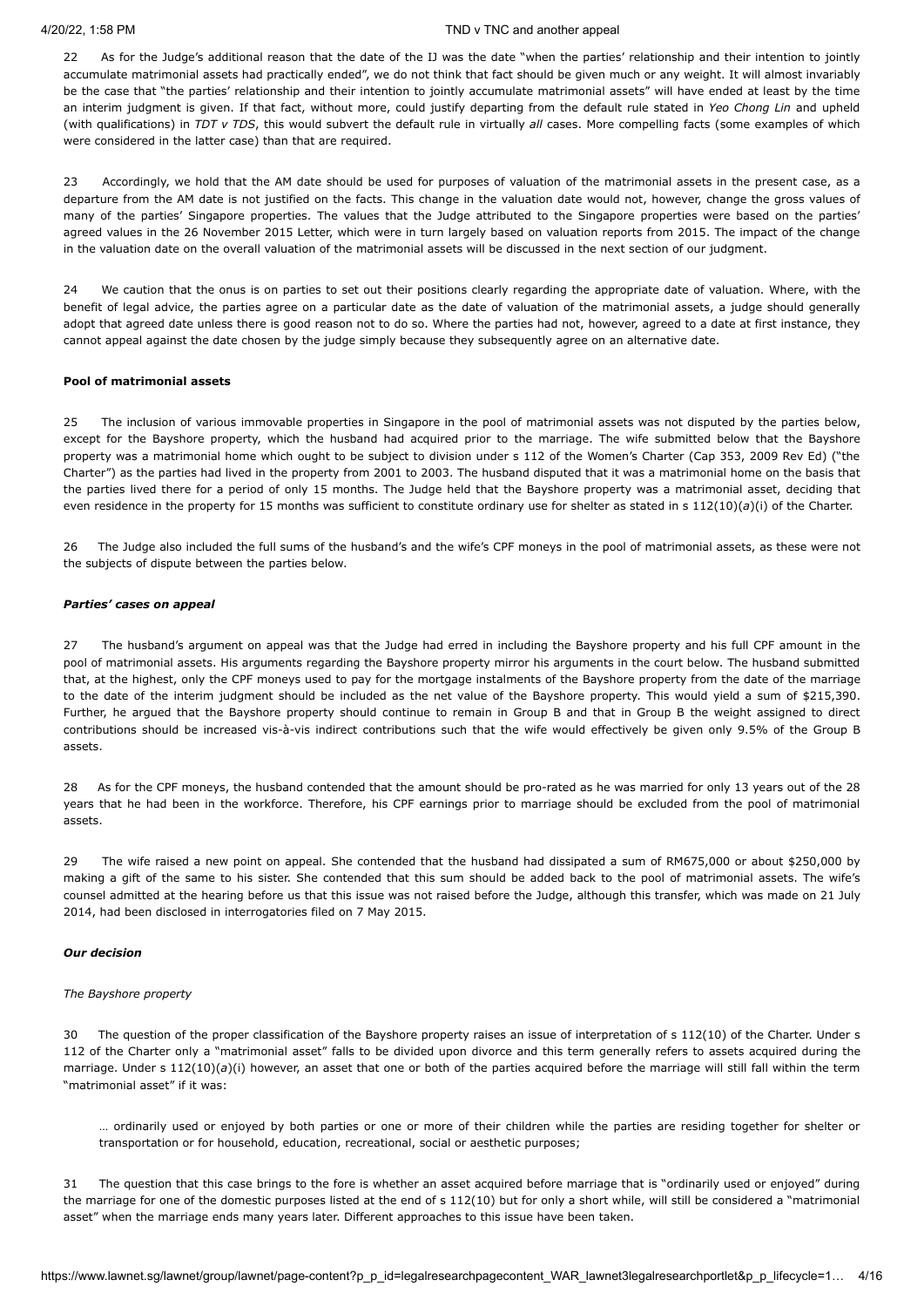32 *BGT v BGU* [\[2013\] SGHC 50](javascript:viewPageContent() ("*BGT v BGU*") was a case where, shortly before the marriage in 1995, the husband bought an apartment unit in his sole name. After the marriage, the parties lived in this apartment until 2001 when they bought a house in their joint names which then became their matrimonial home. The husband, who had all along borne the financial burden of the apartment alone, sold the apartment in 2009 a month or so before the wife filed for divorce. The parties disputed whether or not the apartment and, thus, the proceeds of its sale, constituted a matrimonial asset. The judge held that it was not, reasoning (at [28]) that if an asset would only constitute a matrimonial asset when its ordinary use is for the use or enjoyment of the parties or their children, then if such use ceases during the period when the parties are residing together for a reason that has nothing to do with the end of the marriage, that asset would cease to be a matrimonial asset. The court did, however, hold that the sums of money that the husband had expended during the marriage on paying off the mortgage over the apartment constituted matrimonial assets (at [29]).

33 In the present case, before the Judge, the wife argued that nothing in s 112(10)(*a*)(i) of the Charter allows for an asset which has acquired the status of a matrimonial asset because of the application of that provision to somehow lose that status subsequently. The husband, however, contended that the Bayshore property was not a matrimonial asset because the family had lived there for a period of only 15 months. The Judge rejected the husband's argument (at [18] of the Judgment). Whilst holding that the requirement of ordinary use would not be satisfied if the use was "occasional or casual", the Judge found that a residence of 15 months' was sufficient to constitute ordinary use for shelter and thus, that the Bayshore property was a matrimonial asset. To her, examples of casual use were staying in a property for only 21 days out of 14 years of marriage or on only two occasions throughout the marriage. In the Judgment, the Judge did not deal directly with *BGT v BTU* or the wife's argument that once an asset was a matrimonial asset it was always a matrimonial asset.

34 In the recent case of *TXW v TXX* [\[2017\] SGHCF 4](javascript:viewPageContent() ("*TXW v TXX*"), however, which was decided by the same Judge, she expressed the reservations about *BGT v BTU* which had been implied by the earlier decision. The Judge stated that she could not interpret Parliament's intention in s 112(10)(*a*)(i) of the Charter as only covering the parties' last place of residence prior to the divorce as being a matrimonial asset while a property which the parties had used as a matrimonial home for a long period would not retain its character as a matrimonial asset simply because the parties had moved out. She explained (at [16]):

Each case ought to be determined on its own facts. Without expressing a final view on the issue raised in *BGT v BGU*, I employ a hypothetical situation to illustrate the difficulties with a rule that a property transformed under s 112(10)(*a*)(i) automatically ceases to be a matrimonial asset upon the loss of residence. Suppose the parties live for 25 years in a property acquired before their marriage, using it as their matrimonial home. After their grown children leave the nest, they move into a small apartment which was also acquired before the marriage. Two years later, the marriage breaks down and they subsequently divorce. I find difficulty in construing Parliament's intention in s 112(10)(*a*)(i) of the WC to be to treat only the parties' last place of residence for two years as a matrimonial asset while the property used as the cradle of the family for 25 years does not retain its character as a matrimonial asset because of the parties' cessation of residence. Indeed, why should a pre-marriage property in which the parties resided for the last two years of marriage be included in the pool of matrimonial assets while the property in which they had lived and raised a family [for] over 25 years cease to [be] considered as the cradle of the marriage? The treatment must be decided on the precise facts and circumstances of the case before the court. I had in my decision in [the Judgment], treated a pre-marriage property in which the parties resided for at least 15 months as a matrimonial asset under s 112(10)(*a*)(i) of the WC, but I treated it differently from the quintessential matrimonial assets when it came to deciding on the proportions of division. …

35 The issue that then confronts us is whether "ordinarily used or enjoyed by both parties or … their children while the parties are residing together" necessarily imports the requirement of such usage or enjoyment right up to the start of divorce proceedings as may be implied by the words "are residing together". The Judge has eloquently illustrated the difficulties that may arise if this approach, which was the one adopted in *BGT v BGU*, is followed. As the purpose of s112(10)(*a*)(i) is to expand the pool of matrimonial assets to cover those which the parties have treated as part of their domestic lives together, irrespective of when the same were acquired, the approach taken by the Judge in *TXW v TXX* commends itself to us as being both principled and flexible. Whilst it would mean that, as the wife here contends, "once a matrimonial asset always a matrimonial asset", that in itself would not mandate that such an asset has to be divided in exactly the same way as assets acquired during the marriage (what the Judge termed "quintessential matrimonial assets") would be. A court confronted with assets that have become matrimonial assets because of the operation of s 112(10) would have the discretion to divide it in such manner as may be most equitable bearing in mind the nature of the asset, how it was paid for (*ie*, whether it was partly paid for during the course of the marriage) and the length of time during which the parties ordinarily used or enjoyed it during the marriage.

36 Thus, in relation to the Bayshore property, we are of the view that the Judge was correct to include it in the pool of matrimonial assets. The Judge had already taken into account the fact the property was used as a matrimonial home for only 15 months by classifying it in Group B and assigning a much higher weight to direct contributions vis-à-vis indirect contributions. There is no basis to disturb the Judge's decision on the character of the Bayshore property since as the Judge noted, the parties occupation of it was a settled domestic occupation for a substantial period. The husband's appeal therefore fails in this respect.

#### *The CPF moneys*

37 In relation to the CPF moneys, we do not think that the husband's argument is meritorious. As the wife has pointed out, the husband did not earn the CPF moneys at an even rate and his contributions would have been much higher in the second half of his working life, which was during the marriage, than in the first half. Without detailed evidence of his CPF contributions in each year of the marriage, there is no basis on which to pro-rate the CPF moneys. Further, this was a new argument on appeal; it had never been the husband's position below that the CPF moneys should be included on a *pro rata* basis. The husband's appeal therefore fails in this respect. We do note that the husband provided updated figures for his CPF moneys based on the AM date, which we will include in our calculations in the next section.

*The gift to the husband's sister*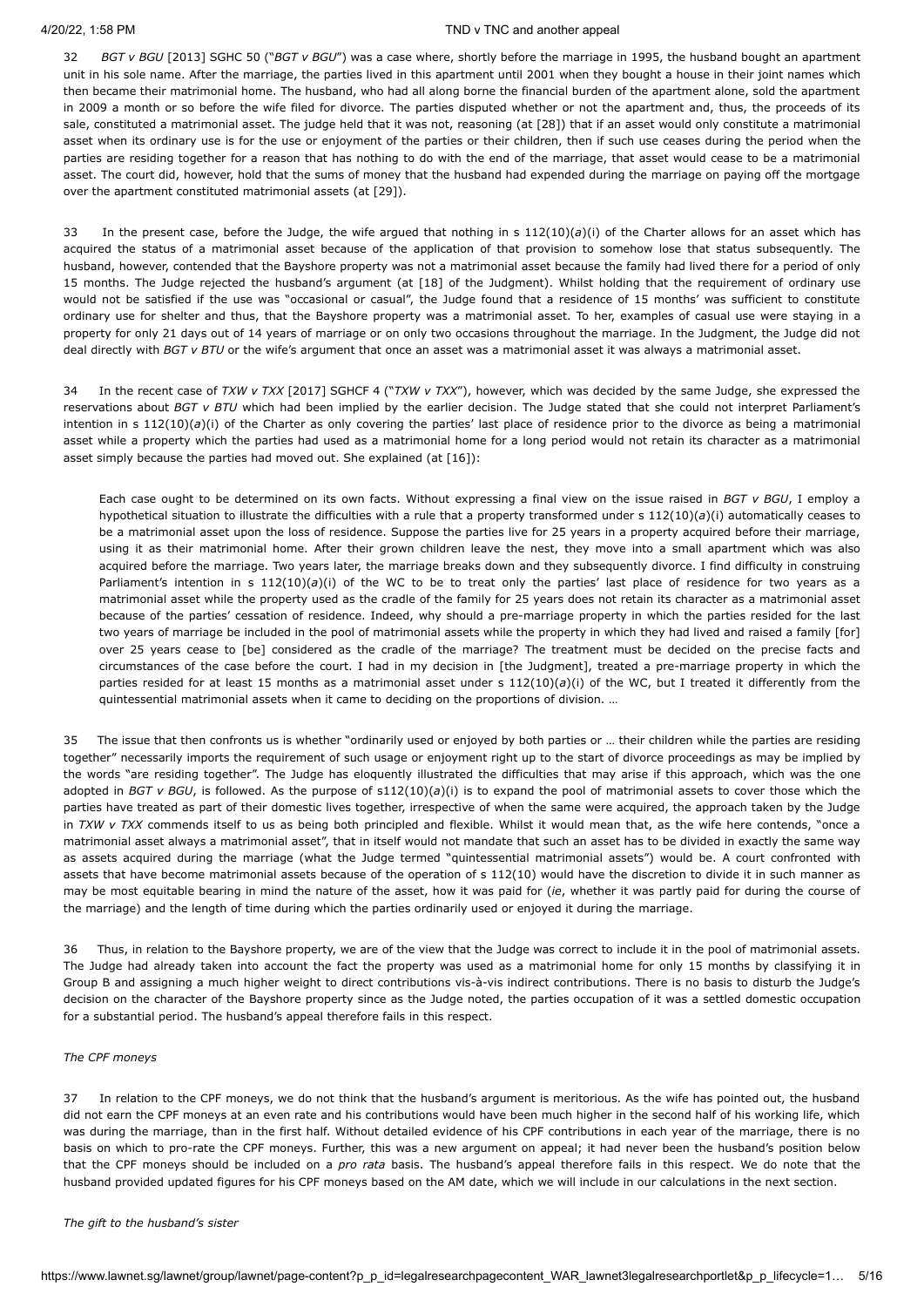38 The matter in relation to the gift to the husband's sister, is more complicated. The gift was made on 21 July 2014, after divorce proceedings started but before the IJ date. The gift was made from the husband's own funds but the wife had an interest in those funds as, had they remained with the husband, they would have formed part of the pool of assets available for division. Once divorce proceedings are within contemplation or have been commenced, the parties must be aware that they both have a putative interest in their joint assets, and therefore neither of them should make substantial expenditure unconnected to daily living expenses without obtaining the consent of their spouse. If either party fails to obtain the other's consent, the expenditure has to be borne solely by the party seeking to make the expenditure and cannot be treated as joint expenditure.

39 Based on what we have said above, the \$250,000 should be returned to the pool. However, there is a complication. Before the Judge, the wife did not bring up this gift at all. She did not ask for it to be put back in the pool. Consequently, in order to rely on this point on appeal, the wife ought to give a compelling explanation for why the point was not raised earlier and should be entertained now. She has given no such explanation. It was not that she was unaware that the gift had been made: as she well knew, the gift had been disclosed in the husband's answers in May 2015 to the interrogatories that she had served on him. In these circumstances, the wife's failure to raise the issue before the Judge leads to the inference that she was content for the gift moneys to be left out of the pool. If the wife was content then, we consider that it does not lie in her mouth to seek to include them now on appeal simply because she is dissatisfied with the overall division reached by the court below. In our view, there is no compelling reason to add the value of the gift back to the pool.

## **Valuation of matrimonial assets based on AM date**

40 We note that although both parties have agreed to use the AM date as the date of valuation of the matrimonial assets, some values – notably the values of the wife's assets – are still based on 2014 dates as no updated figures were provided to the court. Further, using the 2015 values means that some of the husband's assets, mainly his bank accounts, now carry lower values than in 2014. Nonetheless, the wife did not dispute the use of these lower values.

41 We set out our analysis in terms of the assets and liabilities before moving on to dealing with the parties' arguments regarding the transfer of moneys between them during the marriage.

## *Assets*

## *(1) The Singapore properties with agreed gross values*

42 The following table reflects the updated net valuation of the various Singapore properties with an agreed gross value as at the AM date, with the value attributed by the Judge struck through where no longer applicable.

| <b>Property</b>                                      | <b>Agreed gross value</b> | <b>Revised net value</b>   |
|------------------------------------------------------|---------------------------|----------------------------|
| 1st Haji Lane                                        | \$2,825,000               | \$1,169,161.48             |
|                                                      |                           | \$1,214,082.81             |
| 2nd Haji Lane                                        | \$3,875,000               | \$1,725,790                |
|                                                      |                           | \$1,797,525.22             |
| North Bridge Road                                    | \$3,550,000               | \$1,457,677.01             |
|                                                      |                           | \$1,513,751.99             |
| Chander Road                                         | \$2,000,000               | \$1,040,595.34             |
|                                                      |                           | \$1,063,759.28             |
| Nos 9, 9A, 11, 11A and 11B Jalan Pinang Road ("Jalan | \$18,500,000              | <del>\$11,681,263.51</del> |
| Pinang properties")                                  |                           | \$9,554,587.75             |
| Lorong Marzuki                                       | \$1,035,000               | \$316,820.00               |
| Roberts Lane                                         | \$2,750,000               | \$1,476,814.00             |
| Nos 27 and 29 Maude Road ("Maude Road properties")   | \$15,000,000              | \$8,983,768.63             |
|                                                      |                           | \$11,598,180.30            |

43 Based on the 26 November 2015 Letter, the parties had agreed on the gross values for the Haji Lane, North Bridge Road, Chander Road, and Jalan Pinang properties. These values were largely based on 2015 valuations. Therefore, even with the change in valuation date to the AM date, the gross values for these properties remain the same. The net values for these properties, however, were revised to take into account the updated information of the outstanding loans and overdrafts facilities secured by the various properties, which the wife has not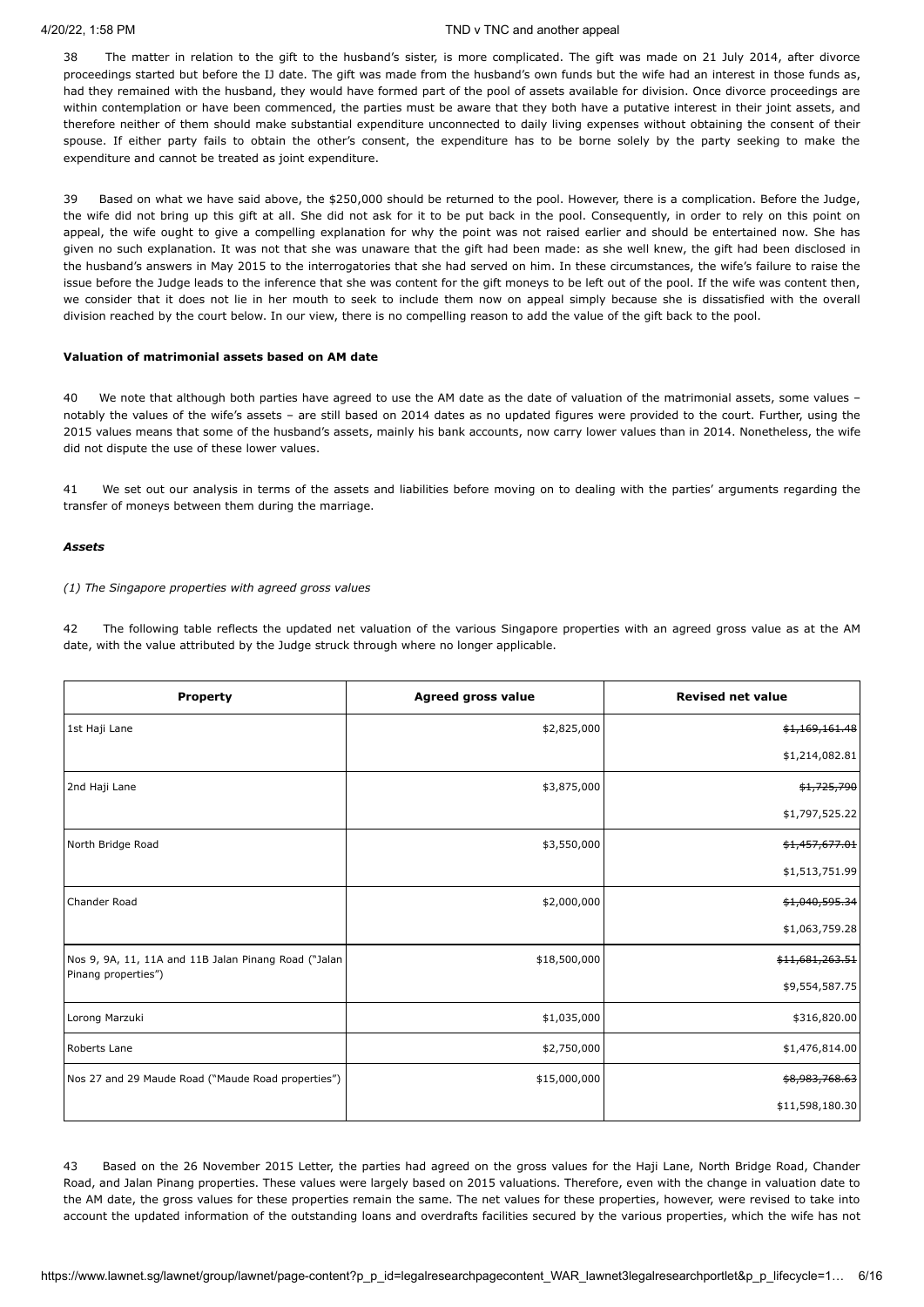challenged. The parties also agreed on the gross values for the Lorong Marzuki and Roberts Lane properties in the 26 November 2015 Letter. These were based on the wife's proposed 2014 values. The net values have remained the same for these two properties as the parties did not provide updated valuations.

44 It should be noted that the net valuation of the Jalan Pinang properties at this stage does not include certain construction-related costs, as such costs were the subject of appeal by the husband. Similarly for the Lorong Marzuki property, the net valuation does not include certain construction-related costs and the Final Account Payment. These matters will be dealt with in the next sub-section on liabilities.

45 We will now deal in detail with the net valuation of the Maude Road properties, as it was the main point of contention in both appeals.

46 In the court below, three different valuations of the Maude Road properties had been put forward by the time of the AM hearing. In the 26 November 2015 Letter, the parties agreed that the Maude Road properties were worth \$15m "as is", that is, in their existing undeveloped state. The wife put forward two other valuations, namely, a valuation of \$17.8m reflecting the value of the properties with planning permission, and a valuation of \$35m reflecting the value of the properties on a "Gross Development Value basis" based on a valuation report issued in July 2014. She argued that the gross value of \$35m should be adopted. The Judge found that "the parties had agreed to three different values of the Maude Road properties", but she chose to value the Maude Road properties at \$15m, commenting that it was the more accurate and appropriate value. The Judge considered the husband's letter of 25 January 2016 regarding the existence of a commercial term loan of \$3,924,359.30 disbursed in June 2015 ("the Development Loan"). The husband argued that the Development Loan should be factored into the calculation of the net value of the Maude Road properties. The Development Loan was used to pay development charges that were due to the URA for redevelopment of the Maude Road properties. The Judge, however, reasoned that her use of the IJ date as the operative valuation date should apply to the Maude Road properties and therefore the Development Loan, which was disbursed after the IJ date, should be disregarded. She also noted that the Development Loan was intended for the redevelopment of the properties, and reasoned that since she was not taking into account the purported increase in value of the properties based on proposed redevelopment, it was fair to also disregard the Development Loan.

### Parties' cases on appeal

47 In CA 23, the wife's appeal regarding the Maude Road properties had three strands. First, while conceding that the Judge was "fully cognisant" that the redevelopment of the Maude Road properties was going ahead, the wife appealed against the Judge's valuation on the basis that \$15m did not reflect the redevelopment potential of the properties. She abandoned the argument made below that "the fully developed value" of \$35m should be used as the gross value of the properties, and argued that it should be at least \$17.8m instead. Second, she argued that the Judge should have added another \$3m to the net value of the Maude Road properties because the husband had used the Maude Road properties as security for a loan taken to finance redevelopment of the Jalan Pinang properties. Third, the wife argued that the \$17.8m value should be uplifted by a further 20% because of the husband's dilatory conduct regarding the redevelopment of the Maude Road properties. The wife alleged that the husband allowed the planning permission obtained on 30 July 2013 to lapse on 30 July 2014, so as to deny the wife the fruits of redevelopment. To support her arguments, the wife sought to adduce, as fresh evidence, the following documents:

- (a) A chain of e-mails between the husband and Mr Maurice Cheong of Lee & Lee between 26 February 2012 and 3 April 2012 ("E1");
- (b) A chain of e-mails between the husband and Huay Architects from December 2011 to February 2012 ("E2"); and
- (c) URA's Grant of Written Permission dated 15 June 2015 ("E3").

48 In CA 30, the husband's appeal regarding the Maude Road properties was on the basis that the Judge failed to take into account the Development Loan, which in turn affected the net valuation of the Maude Road properties. He pointed out that the Development Loan was a liability that was incurred on 8 June 2015, before the AM date. He argued that it should be taken into account in arriving at the net value of the Maude Road properties if the operative valuation date were to be the AM date.

49 The husband was, however, satisfied with the Judge's valuation of \$15m for the Maude Road properties. He also submitted that the parties had never agreed to the values of \$17.8m and \$35m which the wife claimed represented, respectively, the value of the properties with planning permission and the value when fully developed. The husband argued that those values were grossly inflated as they were theoretical values used for the purposes of loan approval and mortgage. The husband stated that the "as is" value of \$15m was already a huge concession on his part as he had obtained two valuation reports in July 2015 from Savills and Jones Lang LaSalle, which valued the Maude Road properties at \$10.7m and \$11m respectively. The husband also denied trying to delay redevelopment of the Maude Road properties. He clarified that under the URA approval process, he had to obtain an Outline Permission followed by a Provisional Permission before he could apply for a Written Permission. The Provisional Permission, which appeared to be the subject of the wife's contentions, never did lapse as the husband had obtained extensions repeatedly till January 2015 when he applied for Written Permission. Any delay was instead attributable to the wife, who had obtained an injunction preventing the husband from redeveloping the Maude Road properties.

#### Our decision

50 We will first address the wife's attempt to adduce evidence in the form of E1, E2, and E3 (referred to above at [46]). We note at the outset that the wife did not seek the leave of the court to adduce further evidence as is required under O 57 r 13(2) of the Rules of Court (Cap 322, R 5, 2014 Rev Ed). We have explained in *Toh Eng Lan v Foong Fook Yue and another appeal* [1998] 3 [SLR\(R\) 833](javascript:viewPageContent() ("*Toh Eng Lan*") at [33]–[35] that it is plainly wrong to seek to adduce further evidence without first asking for the leave of the court to do so.

https://www.lawnet.sg/lawnet/group/lawnet/page-content?p\_p\_id=legalresearchpagecontent\_WAR\_lawnet3legalresearchportlet&p\_p\_lifecycle=1… 7/16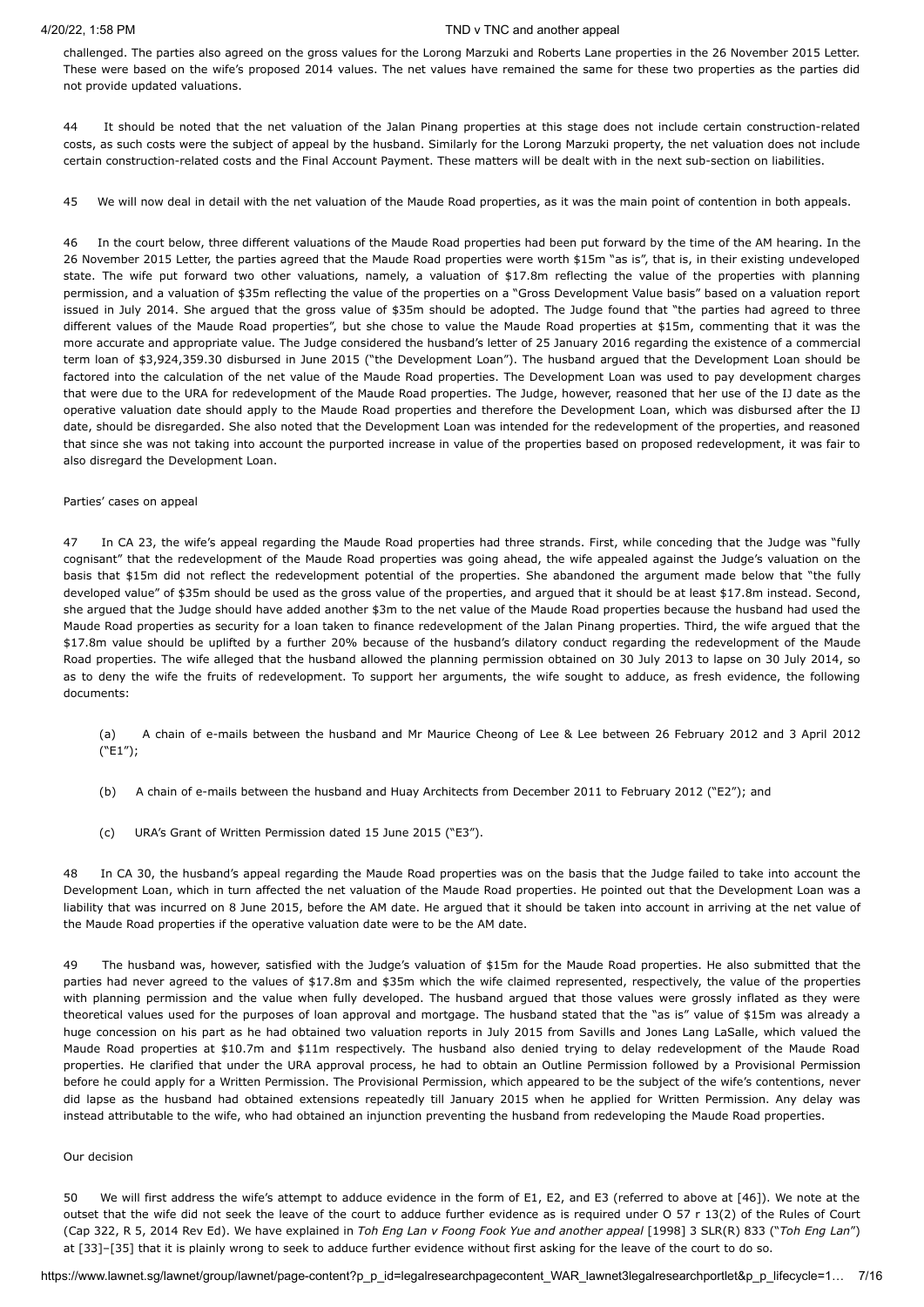51 In this case, even if the wife had adopted the proper procedure for adducing further evidence, we would have been disinclined to allow its admission.

52 The requirements laid down in *Ladd v Marshall* must be fulfilled to justify the admission, on appeal, of evidence of matters which occurred before the date of the decision from which the appeal is brought (*Toh Eng Lan* at [34]). The wife has not shown that these requirements have been met. It is clear that E1 and E2 could have been obtained with reasonable diligence for use at the trial. Also, the evidence does not have an important influence on the result of the case. We hold therefore that E1 (in so far as any portions thereof had not been previously admitted) and E2 cannot be admitted at this stage of the proceedings.

53 Turning to E3, which is the Grant of Written Permission for the Maude Road properties in June 2015, given the change in the operative date of valuation of assets to the AM date, it would be *prima facie* relevant as it suggests a possible increase in the value of the properties. However, the fact that written permission had been granted in June 2015 was not a disputed fact and would not have any significant influence on the result of the case. Therefore, it is unnecessary to admit E3 into the record at this late stage of the proceedings.

54 We move to the issue of the net valuation of the Maude Road properties as at the AM date. With respect, the Judge misapprehended the nature of the parties' agreement regarding the gross value of the Maude Road properties in the 26 November 2015 Letter. In that letter, the table setting out the agreed gross values did not include the \$17.8m and \$35m values, and in para 4(a) of the letter, it was explicitly stated that "there is no agreement between the parties on the value of the property at \$17,800,000.00 … and \$35,000,000.00 … as stated in [the] Colliers International valuation report dated 8 July 2014". The Notes of Argument indicate that the wife's counsel took the position that: "Maude Road property – 'as is' valued agreed. Two other values – \$17.8 million and gross development \$35m submitted by Wife. Colliers report show[s] these values". The husband's counsel did not accept the \$17.8m and \$35m values on behalf of the husband, his response being "I need to check". The husband was therefore correct in submitting that the parties had not reached an agreement regarding three possible gross values of the Maude Road properties. There is therefore no basis for the wife to submit otherwise on appeal. Having reviewed the record, we are of the view that the Judge had erred in stating that the "parties had agreed to three different values of the Maude Road properties".

55 Notwithstanding the foregoing, the Judge did not err in taking \$15m as the gross value of Maude Road properties and disregarding the Development Loan of June 2015, even if the AM date is used as the operative date of valuation. It would appear that as at the AM date, the Maude Road properties had already received planning permission and the husband was proceeding with their redevelopment. There is accordingly some merit in the wife's argument that the gross value of the properties would have increased beyond just their "as is" value. However, the "as is" gross valuation of \$15m is the only agreed value between the parties. In order for the court to accept any other value, we would need to see sufficient evidence as to the value of the Maude Road properties at a date prior to the completion of redevelopment. Without such evidence – which has not been led – using any other valuation cannot be justified because it would be a mere speculation on our part. Therefore, the wife's attempt to change the gross valuation of the properties fails.

56 The calculation of the net value of the Maude Road properties is a different matter, however. As the redevelopment of the Maude Road properties was clearly a unilateral decision on the part of the husband, and the wife would not benefit from the fruits of the redevelopment since that would only happen after the AM date, we consider that she should not have to bear the costs incurred for the redevelopment, even though those liabilities were incurred before the AM date. Therefore, the husband's argument that the Development Loan should be included, when calculating the net valuation of the properties, fails.

57 We also accept in principle the wife's argument that some of the liabilities borne by the Maude Road properties should be attributed to the Jalan Pinang properties instead, as some of the loans taken on the security of the Maude Road properties were in fact used for developing the Jalan Pinang properties. However, the amount of those liabilities to be attributed to Jalan Pinang properties should be \$2.5m instead of \$3m as the wife submitted. The wife could not justify the sum of \$3m. The husband, however, admitted in his answers to the wife's interrogatories in May 2015 that \$2.5m of the loans taken out using the Maude Road properties as security were actually applied to the development of the Jalan Pinang properties. Therefore, Excel Properties Pte Ltd, a company wholly owned by the husband, and which in turn owns the Jalan Pinang properties, essentially owes a debt of \$2.5m to another company wholly owned by the husband which in turn owns the Maude Road properties. The \$2.5m should therefore be reflected as a liability of the Jalan Pinang properties and not of the Maude Road properties. Accordingly, the wife's appeal on this issue succeeds in part. This also explains the valuation of the Jalan Pinang properties as \$9,554,587.75 (see above at [42]), which was arrived at by taking into account the difference between the agreed gross value and the updated loan amounts as of the AM date as well as the additional \$2.5m liability.

58 We are of the view that the wife's argument for an "uplift" to be applied to the gross valuation of the Maude Road properties due to the husband's dilatory conduct in the redevelopment of these properties is unmeritorious. The evidence does not support the wife's allegations. Indeed, the husband's behaviour is seemingly inconsistent with the intention which the wife wishes to attribute to him: had he intended to delay redevelopment so as to cut the wife out of any potential gain from the redevelopment, he could have left the properties as they were until the ancillary matters were over, but he did not.

59 Therefore, the overall liabilities of the Maude Road properties should be the value of the outstanding term loans of \$5,901,819.70 as at the AM date less the \$2.5m utilised for Jalan Pinang properties. This calculation yields a sum of \$3,401,819.70. The net valuation of the Maude Road properties should thus be the difference between \$15m and \$3,401,819.70, that is, \$11,598,180.30.

## *(2) The Singapore properties with no agreed gross values*

60 The following table reflects the updated net valuation of the Singapore properties with no agreed gross values as at the AM date, with the value attributed by the Judge struck through where no longer applicable.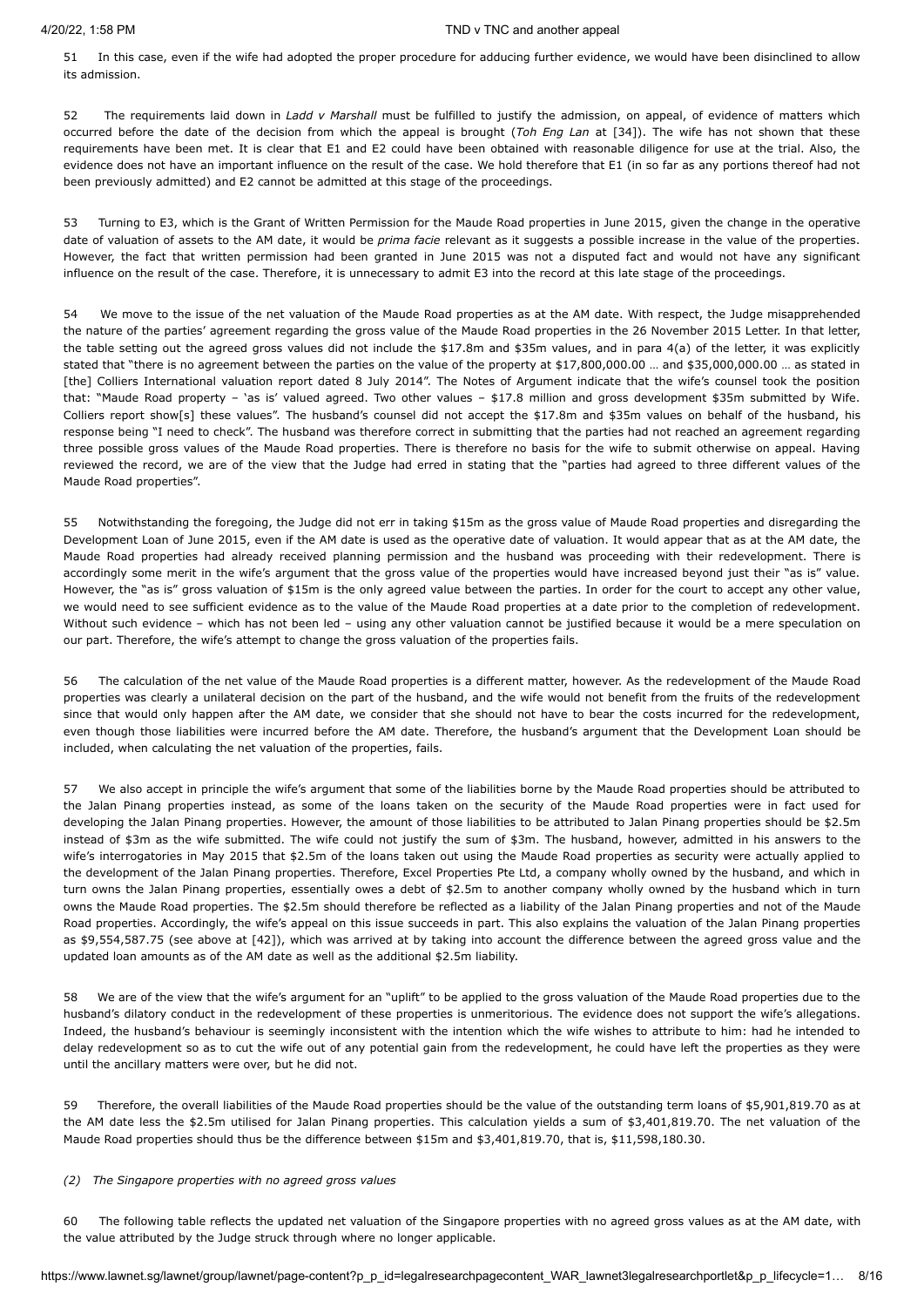| <b>Property</b>                                               | <b>Revised net value</b> |
|---------------------------------------------------------------|--------------------------|
| 5% share of 50 Geylang Lorong 40, #04-30 ("Geylang property") | \$40,119.63              |
| Bayshore property                                             | \$873,375                |
|                                                               | \$879,126.61             |

61 The wife holds five percent of the Geylang property as a tenant in common with her parents and her sister. There was no updated net value provided despite the parties' submissions for the AM date to be used as the operative valuation date. We therefore retain the net value used by the Judge. Since the AM date is the operative valuation date, it follows that the 2015 net value of the Bayshore property, provided by the husband and which is not disputed by the wife, should be used instead.

## *(3) The proceeds of the Dunlop Street property that was sold*

62 There was no updated figure provided for the proceeds of sale of the Dunlop Street property, which therefore remains at \$970,817.02. This was not disputed.

## *(4) The Malaysian properties*

63 The following table reflects the updated net valuation of the various Malaysian properties as at the AM date, with the values attributed by the Judge struck through where no longer applicable:

| <b>Property</b> | <b>Revised net value</b>      |
|-----------------|-------------------------------|
| Ming Hotel      | RM656,586.58                  |
|                 | RM707,165.25 (\$233,364.53)   |
| Hash Hotel      | RM2,145,566.69                |
|                 | RM2,169,820.17 (\$716,040.66) |
| Dragon Hotel    | RM860,000                     |
|                 | ( \$283, 800.00)              |
| Kampong Hulu    | RM480,000                     |
|                 | RM498,696 (\$164,569.68)      |

64 The husband did not provide updated gross values for the Malaysian properties based on the AM date though he produced updated values of the liabilities, which were lower than in 2014, and accounted for the change in net value. The net value of Dragon Hotel remained the same as no liabilities were provided to begin with. The husband alleged that the gross property values had decreased in 2015, but the wife argued that the husband could not substantiate his claim. We are of the view that in the absence of any updated 2015 gross values on the record, the 2014 gross values ought to remain. However, given the change in the date of valuation, the applicable exchange rate should also be changed in line with the husband's case on appeal. The updated exchange rate (which we have already reflected in the table above) is RM1:\$0.33 as of September 2015, which is the closest available date on the record to the AM date. This should be applied to the net values of the Malaysian properties so as to derive their net values in SGD. The husband owns 99.99% of the shares in the companies that hold these properties, which we round up to 100% for ease of calculation, as the difference is *de minimis*. Applying the new conversion rate, the net value of the Malaysian properties is \$1,397,774.87.

## *(5) Bank accounts, insurance policies, CPF moneys, shares and other assets*

65 The following table shows the revised value of the parties' insurance policies, CPF moneys, shares, and other assets using the AM date as the operative valuation date, with the values attributed by the Judge struck through where no longer applicable.

| <b>JOINTLY HELD ASSETS</b> |                      |  |  |
|----------------------------|----------------------|--|--|
| Asset                      | <b>Revised value</b> |  |  |
| Joint bank accounts        | \$34,588             |  |  |
|                            | \$37,653.28          |  |  |
|                            | Wife's assets        |  |  |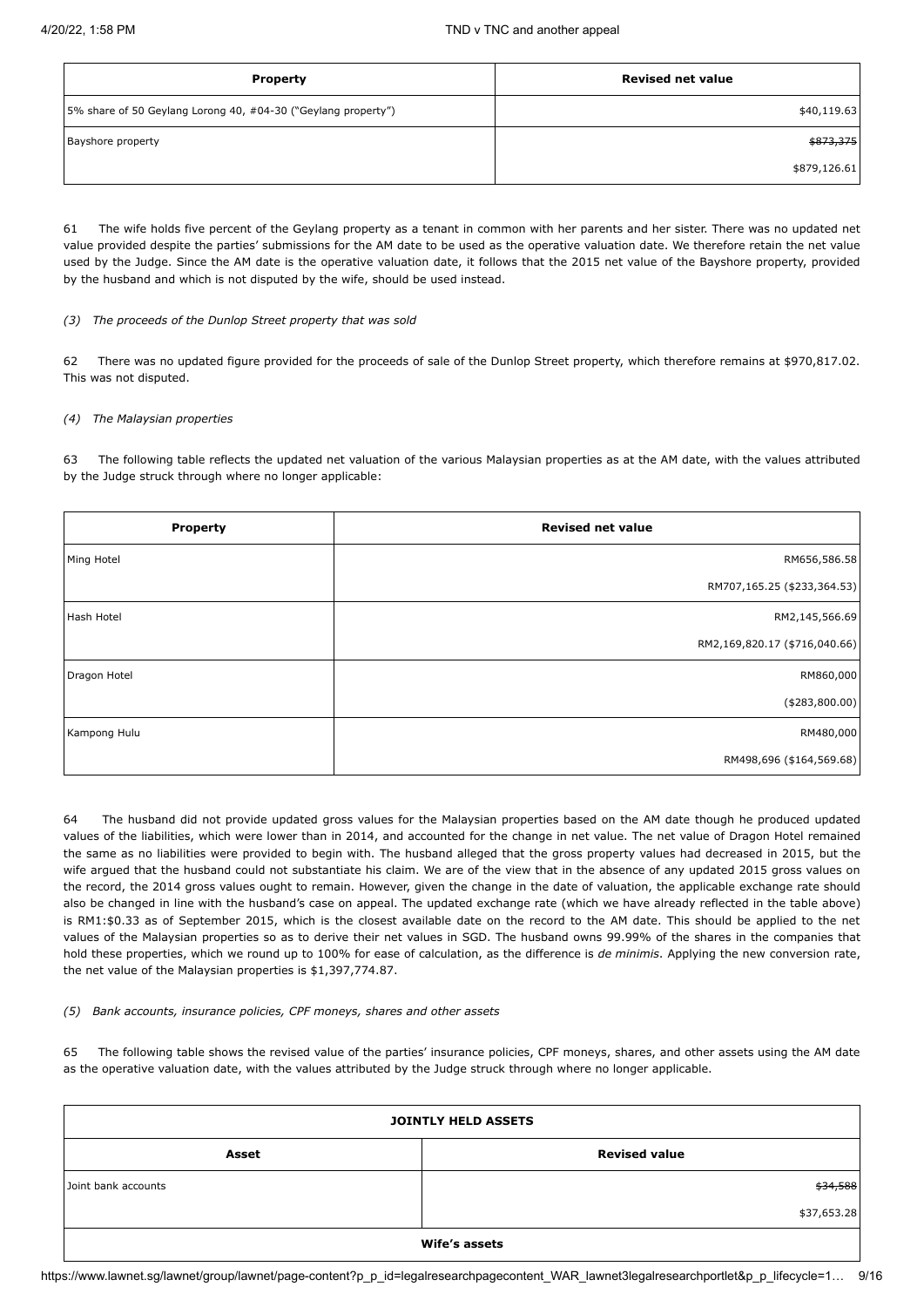| Bank accounts                      | \$992,487.91                     |  |  |
|------------------------------------|----------------------------------|--|--|
| Insurance policies                 | \$60,688.83                      |  |  |
| CPF moneys                         | \$127,658.97                     |  |  |
| Car                                | \$16,896.00                      |  |  |
| Shares                             | \$59,972.69                      |  |  |
| <b>Husband's assets</b>            |                                  |  |  |
| Bank accounts in Singapore         | \$427,228.70                     |  |  |
|                                    | \$36,317.42                      |  |  |
| Bank accounts in Malaysia          | RM 325,606.94 or \$128,012.37    |  |  |
|                                    | - RM 133,759.77 or - \$44,140.72 |  |  |
| Singapore companies' bank accounts | \$77,617.97                      |  |  |
|                                    | \$39,812.64                      |  |  |
| Malaysia companies' bank accounts  | RM 68,465.32 or \$26,917.14      |  |  |
|                                    | RM2,552.57 or \$842.35           |  |  |
| Insurance policies                 | \$35,468                         |  |  |
|                                    | \$38,972                         |  |  |
| CPF moneys                         | \$268,462.99                     |  |  |
|                                    | \$269,048.14                     |  |  |
| Car                                | \$36,000                         |  |  |
|                                    | \$25,109.95                      |  |  |

66 The wife provided no updated values for the assets under her name, and the husband did not seek to prove that there had been any change in the earlier values. We therefore adopt the values used by the Judge. The husband provided the updated figures for the AM date in relation to the assets under his name as well as for the parties' joint bank account. Despite the significant decrease in the value of the husband's assets as of the AM date, the wife did not dispute those values. As we stated above at [37], we included all of the husband's CPF moneys in the matrimonial asset pool. As for the husband's Malaysian company bank accounts, the same approach as that in [64] above would apply; the updated exchange rate of RM1:\$0.33 has been applied, and the husband's ownership is rounded up to 100% for ease of calculation because the difference is *de minimis*. The Judge's decision to exclude the husband's club membership in the asset pool was not disputed. It therefore remains undisturbed.

## *Liabilities*

67 The treatment of liabilities by the Judge was one of the key points of the husband's appeal in CA 30. In the proceedings below, the husband sought to include various liabilities set out at Annex B-2 of his submissions dated 2 November 2015. The Judge included the tenant deposits, tax on the husband's pension earnings, Final Account Payment for Jalan Pinang properties, POSB Housing Loan for the Bayshore property, and the husband's car loan. She excluded the rest of the liabilities on the basis that "they were mostly property or car-related loans which [had] already been taken into account in calculating the net value of the real properties or the car respectively." It appeared that the exclusion of some of these liabilities was also a result of her decision to use the IJ date as the operative date for valuation as some of these liabilities, such as the Final Account Payment for the Lorong Marzuki property, were incurred after the IJ date. The Judge also decided not to put the rental income from the properties into the pool of matrimonial assets, as she thought it "likely" that the rental income taken by either party before the IJ date had been deposited into the parties' bank accounts and/or used to repay the mortgage loans of the properties and other personal and family expenses. Therefore, the rental income was already reflected in the bank balances or net values. Flowing from that decision, the liabilities incurred in relation to the rental income, *ie*, taxes, were also excluded.

68 The husband's argument on appeal is that the Final Account Payment for the Lorong Marzuki property, the construction-related bills for the immovable properties in Group A and Group B ("Construction-related Costs"), as well as the corporate taxes, goods and services taxes, and property taxes ("Taxes") ought to have been included in assessing the net value of the property. He pointed out in his submissions below that it was he who had paid the Taxes.

69 The table below sets out the liabilities which were not taken into account in arriving at the net value of any individual asset:

#### **Husband's liabilities**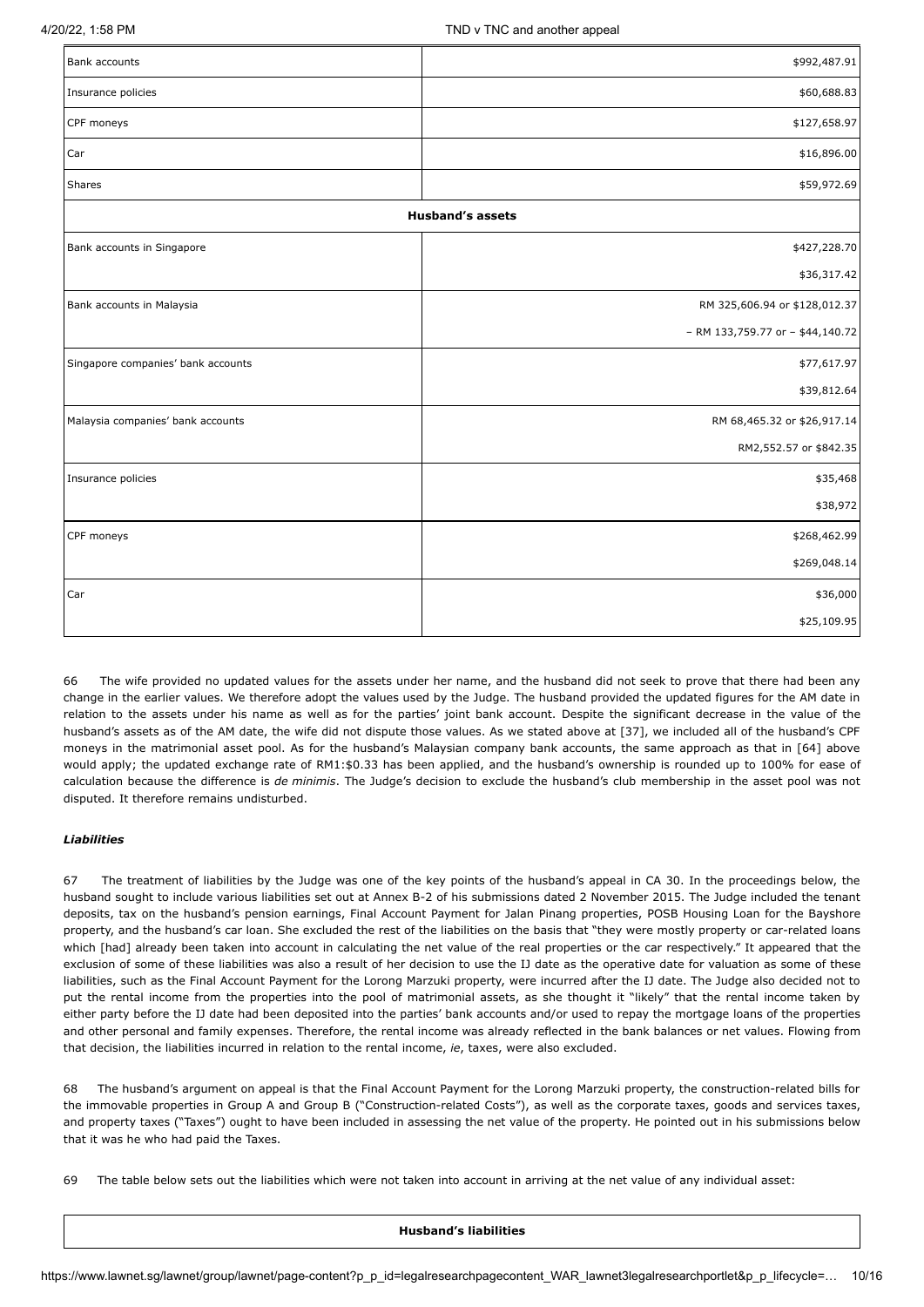| <b>Description</b>                                                                                                                                             | Amount                                        |
|----------------------------------------------------------------------------------------------------------------------------------------------------------------|-----------------------------------------------|
| Tenancy deposits                                                                                                                                               | \$376,550                                     |
| Tax on pension earnings                                                                                                                                        | \$70,924                                      |
| Final Account Payment for the Lorong Marzuki property                                                                                                          | \$496,363.10                                  |
| Construction-related costs (Outstanding):                                                                                                                      | \$22,185                                      |
| \$6,420 - JS Tan & Associates (incurred between 27.9.2010 and 17.9.2012) for Lorong Marzuki (Subtotal for Jalan Pinang properties: \$15,765<br>(a)<br>project. |                                               |
| \$2,425 - 7 interior architecture Pte Ltd (29.7.2014) for Jalan Pinang properties.<br>(b)                                                                      | Subtotal for Lorong Marzuki project: \$6,420) |
| \$5,000 - One Asia Consultants (29.9.2014) for Jalan Pinang properties.<br>(c)                                                                                 |                                               |
| \$1,850 - KONE retention sum (25.11.2014) for Jalan Pinang properties.<br>(d)                                                                                  |                                               |
| \$6,490 - FirstSM retention sum. (22.4.2014) for Jalan Pinang properties.<br>(e)                                                                               |                                               |
| \$37,557 - Milleniums Consultants (10.6.2015) for Maude Road properties (disregarded).<br>(f)                                                                  |                                               |
| \$48,150 - Elead Associates (9.6.2015) for Maude Road properties (disregarded).<br>(g)                                                                         |                                               |
| Corporate Tax and Goods and Services Tax ("GST") due                                                                                                           | Disregarded                                   |
| Property Tax due                                                                                                                                               | \$41,420                                      |
|                                                                                                                                                                | (Subtotal for Group A properties: \$30,220    |
|                                                                                                                                                                | Subtotal for Group B properties: \$11,200)    |

*Tenant deposits and tax on pension earnings*

70 These values remained the same as no updated figures for the AM date were provided and the valuations were not a subject of dispute.

## *Final Account Payment for the Lorong Marzuki property*

71 The wife's argument against the inclusion of the Final Account Payment for the Lorong Marzuki property was that construction was completed in 2010 and yet the supporting document produced by the husband indicated that the Final Account Payment was made on 22 September 2014 which was after the IJ date. The wife questioned the *bona fides* of the husband's claim, given the length of time that had elapsed since the completion of the construction. The thrust of this argument is that the husband withheld payment of this sum until the divorce was on foot. The wife also argued that the bill should not form part of the liabilities as it is the liability of DSL Properties, which was the developer of the Lorong Marzuki project.

72 In our view, the Final Account Payment for the Lorong Marzuki property ought to be included as a liability in Group A in the light of our decision that the operative valuation date ought to be the AM date; the Final Account was rendered on 22 September 2014, shortly after the IJ date. We accept the husband's explanation that the finalisation of accounts in a construction project can take a few years after the temporary occupation permit is issued, and that there was no benefit to him in withholding the existence of this liability. We are also of the view that the interposition of DSL Properties should be disregarded. Various properties in the matrimonial asset pool are held via companies controlled by the husband but the indirect nature of the husband's interest has never stopped the wife from calculating these assets as part of the pool. There is, thus, no reason to give the liabilities related to the properties a different treatment. The husband's appeal is allowed in this regard.

## *Construction-related costs*

73 The wife's only argument regarding the inclusion of items (a)–(e) in the table above at [69] is that the sums are *de minimis*. As for items (f)–(g) which are construction-related costs for the Maude Road properties, the wife argued that these relate to the "ongoing redevelopment of the Maude Road properties" and the husband will "recoup these amounts when the redevelopment is completed and its value soars to \$35 million".

74 We are of the view that the Judge erred in failing to include items (a)–(e) as liabilities. Some of these were incurred before the IJ date whereas others were incurred after the IJ date but before the AM date. Nonetheless, they were all expended for the benefit of the matrimonial assets and therefore they ought to have been included. We note that item (a) pertains to the Lorong Marzuki property which was classified in the Group A pool of assets, so it ought to be classified as a liability in Group A. Items (b)-(e) pertain to the Jalan Pinang properties which were classified in the Group B pool of assets, so they ought to be classified as liabilities in Group B. Items (a)–(e) amount to a sum of \$22,185; contrary to the wife's suggestion, we do not think this sum can fairly be described as *de minimis*. As for items (f)–(g),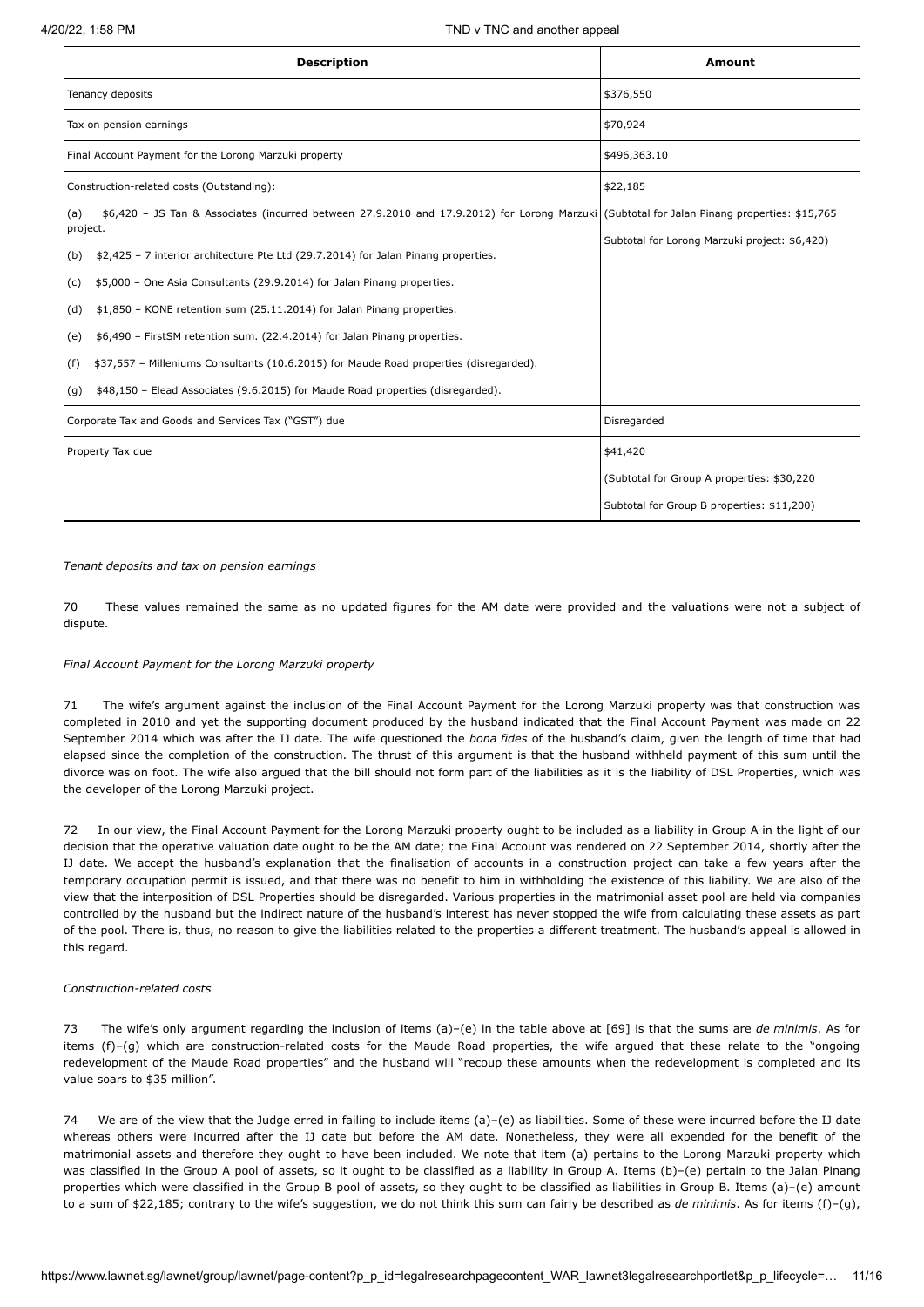in line with our reasoning at [56] above, we are of the view that since the wife would not benefit from the fruits of the redevelopment of the Maude Road properties, she should not have to bear the costs incurred for the redevelopment. Thus, those items should be disregarded when calculating liabilities. Therefore, the husband's appeal is allowed in part in this regard.

*Taxes*

75 In relation to the corporate taxes and GST payable by the husband's property holding and property management companies as of 21 July 2015 amounting to \$84,619.42, the husband argued that this amount should have been included as these liabilities were incurred on rental income earned from properties in the asset pool. The wife submitted that the Judge had rightly disregarded these taxes. In our view, the Judge was right to not to take into account these taxes incurred on rental income in her calculations as she did not include the rental income itself in the asset pool.

76 As for the property taxes amounting to \$41,420 paid in relation to the various Singapore properties, the wife had no real counterargument against the husband's appeal; indeed, she indicated that she was agreeable to the inclusion of the property tax in the calculations if we were not minded to apply the *de minimis* principle. In our view, that the Judge erred in not including the property tax in her calculations. However, the right approach is not that suggested by the husband, which was to include the taxes as liabilities in calculating the value of the assets. Instead, these expenses should be borne by the parties in proportion to their respective shares of the immovable assets in Group A and Group B. The property taxes paid for Group A assets totalled \$30,220 while the property taxes paid for Group B assets totalled \$11,200. Neither sum is *de minimis*. Since the husband paid for these, the wife should reimburse the husband a proportionate amount of the taxes out of her overall share of the assets.

## *Moneys transferred between the parties*

77 In CA 30, the husband also appealed against the Judge's finding that a sum of \$50,000 had been transferred from the wife towards the payment of properties. The wife claimed that she had transferred a sum of \$50,000 in January 2005 from a fixed deposit account held jointly with her mother to the parties' joint account with Standard Chartered Bank and that this sum should be included as part of her financial contributions. The husband in turn claimed that he had returned the sum of \$50,000. The Judge was satisfied that the sum had been transferred by the wife, but considered that the husband did not provide sufficient documentary evidence to support his allegation that the money had been returned. This amount was thus counted towards the wife's direct financial contributions in Group A.

78 Before us, the husband argued that the wife had conceded the return of the sum in her pleadings, specifically in her Reply to Defence and Counterclaim, where she averred that the husband had returned \$55,000 to her but requested her to put the sum in a joint fixed deposit. The wife's only response to this contention was that the husband was "nit-picking".

79 We find that, contrary to the Judge's finding, the husband did return the sum of \$50,000 to the wife. The wife's admission in her pleading has to be taken into account. It is noteworthy that she did not apply thereafter to amend the pleading in this respect. Therefore, it is not necessary to re-balance the Group A asset pool, as the Judge did, by counting the \$50,000 as part of the wife's direct financial contributions.

## *Size of Group A and Group B asset pool*

80 Based on the values of the assets and liabilities set out in the preceding sections, we set out the revised table for the Group A assets and liabilities, with values attributed by the Judge struck through where no longer applicable:

|                    | Wife |                                               | <b>Husband</b>  |
|--------------------|------|-----------------------------------------------|-----------------|
| Geylang property   |      | \$40,119.63 Other Singapore properties        | \$16,170,626.46 |
|                    |      |                                               | \$18,980,933.60 |
| Sole bank accounts |      | \$992,487.91 Dunlop Street property proceeds  | \$970,817.02    |
| Insurance policies |      | \$60,688.83 Malaysian properties              | \$1,628,324.71  |
|                    |      |                                               | \$1,397,774.87  |
| <b>CPF</b>         |      | \$127,658.97 Joint bank accounts              | \$34,588        |
|                    |      |                                               | \$37,653.28     |
| <b>Shares</b>      |      | \$59,972.69 Sole bank accounts (Singapore and | \$555,241.07    |
|                    |      | Malaysia)                                     | $-$ \$7,823.30  |
| Car                |      | \$16,896 Singapore companies' bank accounts   | \$77,617.97     |
|                    |      |                                               | \$39,812.64     |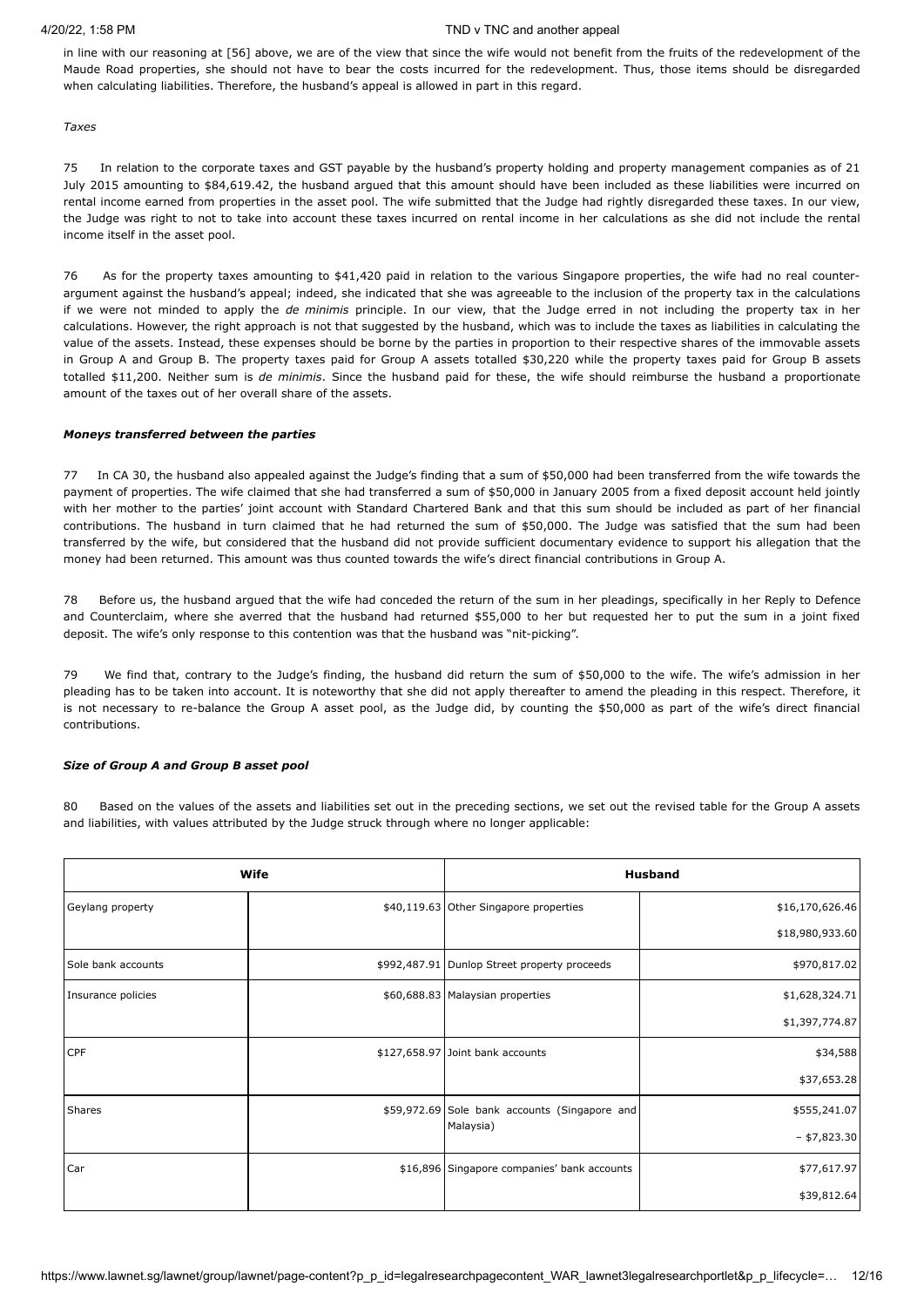|                                                        | Malaysian companies' bank accounts                                         | \$26,917.14                                                        |                            |
|--------------------------------------------------------|----------------------------------------------------------------------------|--------------------------------------------------------------------|----------------------------|
|                                                        |                                                                            | \$842.35                                                           |                            |
|                                                        | Insurance policy                                                           | \$35,468                                                           |                            |
|                                                        |                                                                            | \$38,972                                                           |                            |
|                                                        | CPF                                                                        | \$268,462.99                                                       |                            |
|                                                        |                                                                            | \$269,048.14                                                       |                            |
|                                                        | Car                                                                        | \$36,000                                                           |                            |
|                                                        |                                                                            | \$25,109.95                                                        |                            |
|                                                        | Tenancy deposits                                                           | $-$ \$376,550                                                      |                            |
|                                                        | Tax on Chevron pension earnings                                            | $-$ \$70,924                                                       |                            |
|                                                        | Construction-related Costs and Final<br>Account Payment for Lorong Marzuki | $-$ \$502,783.10                                                   |                            |
| Sub-total                                              | \$1,297,824.03 Sub-total                                                   |                                                                    | \$19,356,589.36            |
|                                                        |                                                                            |                                                                    | \$20,802,883.45            |
| Balancing                                              |                                                                            | \$794,317 Balancing                                                | $-$ \$794,317              |
| (Wife's income from companies)                         |                                                                            | (Wife's income from companies)                                     |                            |
| Balancing                                              |                                                                            | \$50,000 Balancing                                                 | - <del>\$50,000</del>      |
| (Money previously transferred from<br>husband to wife) |                                                                            | - \$850,000 (Money previously transferred from<br>Husband to Wife) | \$850,000                  |
| <b>Total</b>                                           | \$1,292,141.03 Total                                                       |                                                                    | <del>\$19,362,272.36</del> |
|                                                        | $(6.26\%)$                                                                 |                                                                    | $(93.74\%)$                |
|                                                        | \$1,242,141.03                                                             |                                                                    | \$20,858,566.45            |
|                                                        | (5.62%)                                                                    |                                                                    | (94.38%)                   |

81 The overall value of the Group A pool is \$22,100,707.48. It is to be noted that a sum of \$794,317, being the wife's declared income between 2007 and 2014 from the companies owned by the parties, is regarded as part of the wife's direct financial contribution to the pool. The Judge found that this sum was likely to have been invested in properties and therefore the returns from investments should be partly attributed to the wife.

82 The Group B assets comprise only the Jalan Pinang properties and the Bayshore property. These assets are held by the husband. The Jalan Pinang properties are worth \$9,554,587.75 in total (see above at [42]), whereas the Bayshore property is worth \$879,126.61 (see above at [60]). Deducting the Construction-related costs of \$15,765 for four items related to the Jalan Pinang properties (see above at [69]), the overall worth of the Group B pool is \$10,417,949.36 using the AM date as the date of valuation, somewhat less than the Judge's value of \$12,554,638.51. The total worth of the matrimonial assets comes to \$22,100,707.48 + \$10,417,949.36 = \$32,518,656.84.

## **Just and equitable division of the assets**

83 The Judge's determination of the parties' relative direct and indirect contributions to Group A and Group B was the subject of appeal by both parties. The Judge derived the following ratios with respect to the Group A assets:

|                           | Wife | <b>Husband</b> |
|---------------------------|------|----------------|
| A. Direct contributions   | 15%  | 85%            |
| B. Indirect contributions | 65%  | 35%            |
| Average of A and B        | 40%  | 60%            |

84 The Judge derived the following ratios with respect to the Group B assets, but reduced the wife's share to 20% as the Judge was of the view that for Group B the direct contributions should carry greater weight than the indirect contributions: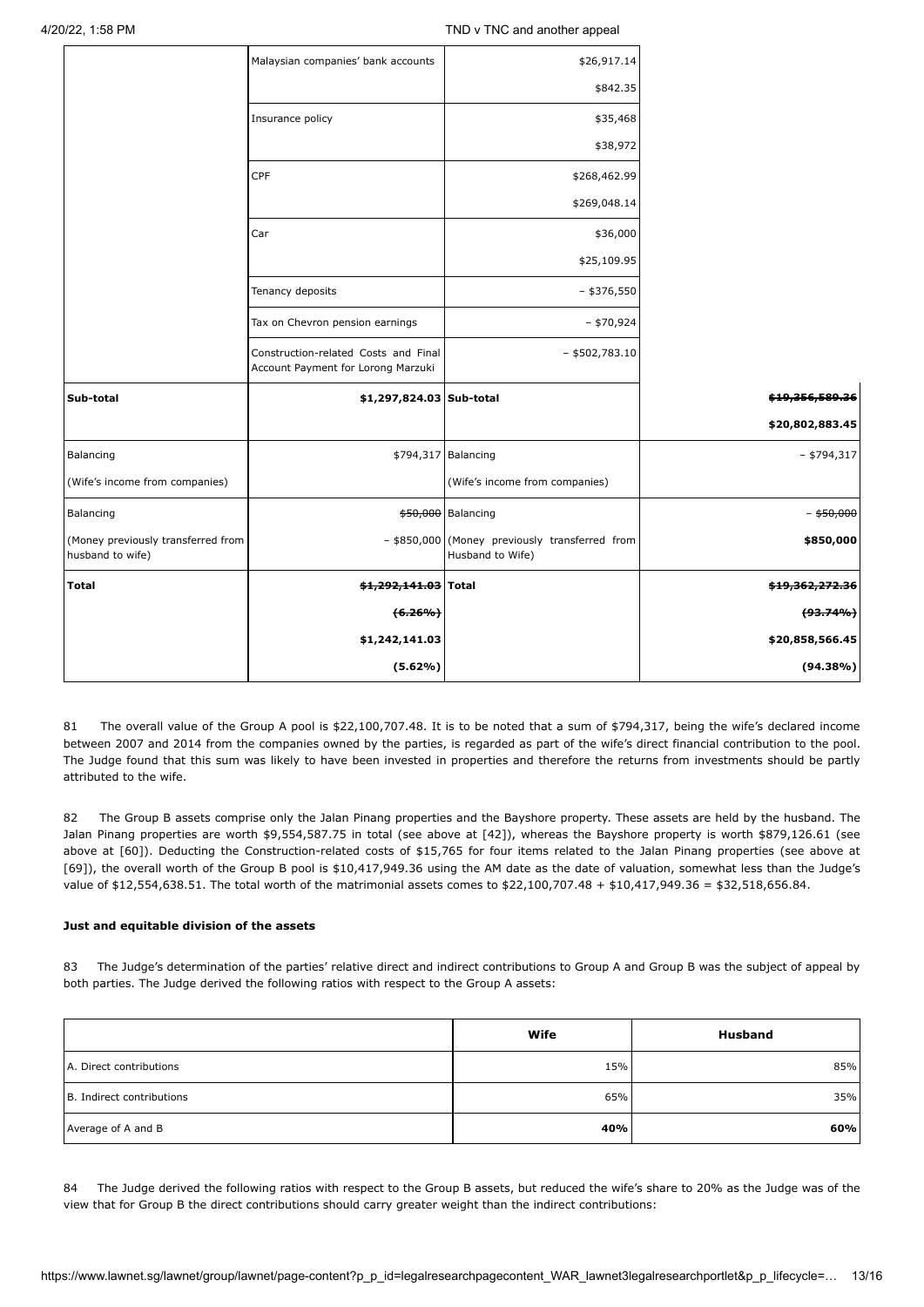|                           | Wife | <b>Husband</b> |
|---------------------------|------|----------------|
| A. Direct contributions   | 5%   | 95%            |
| B. Indirect contributions | 65%  | 35%            |
| Average of A and B        | 35%  | 65%            |

85 The parties' positions regarding their direct and indirect contributions were diametrically opposed.

86 The husband made four arguments. First, for Group A, the husband argued that the Judge had overvalued the wife's direct contributions through the uplift applied to increase the wife's direct contributions to 15%. Second, the husband argued that the Judge had double-counted the wife's effort towards the properties by attributing the sum of \$797,317, her declared income from the husband's companies, as part of her direct contributions to Group A, and giving her additional credit for her minimal efforts to the properties. In this vein, the husband pointed out that these sums were declared for tax-planning purposes and there was no intention for the wife to be paid these sums because all her appointments were only titular in nature. Third, regarding indirect contributions, the husband argued that the wife's contributions were overvalued by the Judge as the effective length of the marriage was short – parties had effectively been married for only six and a half years as they had lived apart half the time. The husband also argued that his indirect contributions were undervalued and suggested that the ratio for indirect contributions should be 50:50 instead. Fourth, the husband argued that the Judge failed to give sufficient weight to direct contributions for the Group A and Group B assets. The husband argued that the Judge ought instead to have given direct contributions a weight of 75% in Group A and a weight of 90% in Group B.

87 The wife's main argument on appeal was that she ought to have been given a higher share of the assets of both Groups. She argued that her direct contributions to the Group A assets ought to have been valued at 20% such that she would have been awarded 42.5% of the overall share of Group A assets. This was because the Judge had, incorrectly, failed to accord weight to the wife's efforts to manage the matrimonial assets but had merely focused on the fact that the wife's income of \$797,317 was used to invest in other properties. In the alternative, even if the Judge did factor in these efforts in managing the matrimonial assets, the wife submitted that the Judge undervalued those efforts by finding that the husband was the main driving force behind the couple's investments. The wife also argued that the Judge erred in finding that the wife's direct contribution to Group B was only five percent. She contended that any reduction of the overall ratio should have been to 30% instead of to 20%.

88 In *Koh Bee Choo v Choo Chai Huah* [\[2007\] SGCA 21,](javascript:viewPageContent() we noted at [46] that "the division of matrimonial assets involves the sound application of judicial discretion by the judge of first instance rather than any rigid mathematical formulae". Therefore, an appellate court should not interfere in the orders made by the court below unless it had committed an error of law or principle or failed to appreciate crucial facts. Having reviewed the parties' arguments, we do not think appellate intervention is warranted in relation to the Judge's determination of a just and equitable division of the assets in Groups A and B.

## *Indirect contributions*

89 We deal first with the issue of indirect contributions. There is no merit in the husband's argument that the effective duration of the marriage should be viewed as six and a half years instead of 13 years just because the parties spent significant periods of time apart. Some of the time spent apart was due to the husband's overseas work assignments, and some was necessitated by the wife's pregnancy in October 2010 and the policy of the husband's company that pregnant spouses were not allowed to stay in Dhaka, Bangladesh, where the husband was then based. Further, the fact that the child was born so late in their marriage, towards the tail end of the relationship, suggests that there was consortium late into their marriage.

90 While the wife may have played a smaller role in the maintenance of the family prior to the birth of the child, she was the primary caregiver once the child was born, which was a factor that was taken into account by the Judge. She had to stay in Singapore by herself prior to the delivery of the child, and was for practical purposes the sole caregiver in the period immediately following the child's birth, as the husband was not based in Singapore at the time. It was also undisputed that even when the wife moved to the United States to be with the husband upon his posting to Houston, she had to look after the child on her own as the husband was busy with his work. When she returned to Singapore with the child, the child was diagnosed with various health issues, which she also had to handle largely on her own. Against this, the Judge also recognised the husband's indirect contribution as the bread-winner of the family and took account of that in arriving at the applicable ratio. On the whole, the finding that the ratio was 65:35 in favour of the wife was well within the Judge's discretion and should not be disturbed. Both parties' appeals are therefore unsuccessful in this respect.

## *Direct contributions*

91 We also see no reason to disturb the Judge's finding on the direct contributions of the parties in relation to Group A and Group B as well as the weight that the Judge assigned to direct and indirect contributions in each group.

92 While it is true that the husband was the "main driving force behind investments" and largely provided the funds for the acquisition of properties, we are of the view that the wife had played a not insignificant role in helping him to coordinate his investments whilst he was based overseas. This factor was taken into account by the Judge. The husband also conceded that the wife assisted him when he was overseas by handling his companies' funds and transferring payments. Although he may have hired professional staff to run the various companies, in our judgment, the wife's role as a right-hand woman who was intimately linked to him would have been essential to the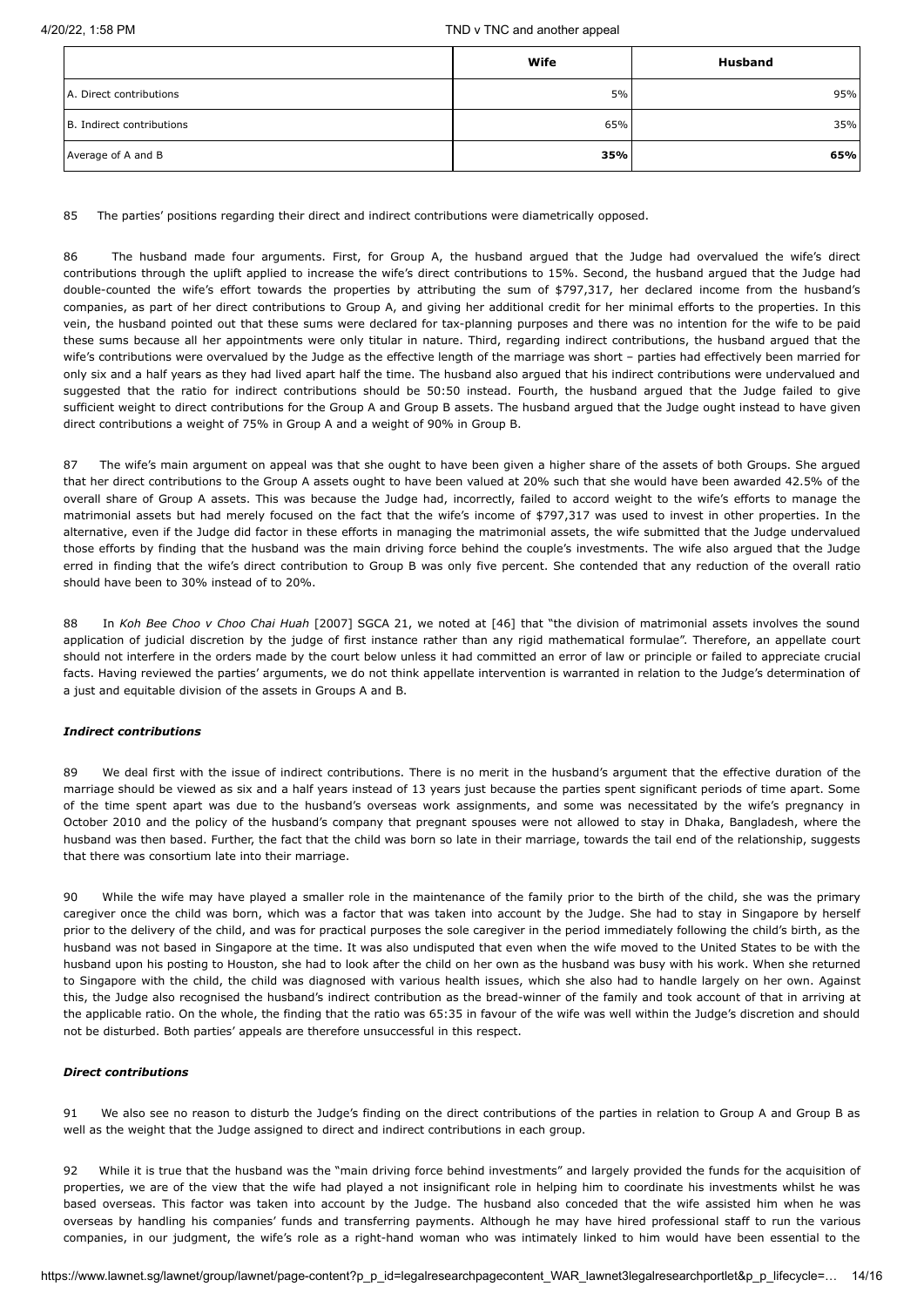husband's ability to manage his companies effectively from afar. While the husband tried to downplay the importance of the wife being appointed a director of some of his companies and the income declared on her behalf as work done for the companies, in our opinion these functions still served as her direct financial contributions to the business. Being a director of some companies meant that the wife took on certain duties and risks, which must be taken into account in assessing her direct contributions. The husband also contended that the tax returns showing the wife's income should be disregarded as the returns were prepared for tax planning purposes. If, by that contention, the husband meant that the wife did not work for the companies at all and the returns reflected a false arrangement concocted to deceive the income tax authorities and reduce the tax burden of the companies, the argument cannot be made to or received by the court. The husband cannot rely on his own illegal conduct to reduce the wife's contributions. Additionally, by doing so he would be exposing himself to being referred to the income tax authorities for investigation.

93 Although we have rejected the husband's attempt to downplay the wife's direct contributions, we must also reject the wife's argument that the Judge failed to accord weight to her efforts in managing the matrimonial assets and merely focused on the fact that the \$797,317 was used for investment. The Judge stated at [51] of the Judgment that:

… The use of the Wife's income in the acquisition of the properties which enabled the parties to produce property assets of substantial values as well as her direct efforts in managing the property business are her direct contributions. I found that it was appropriate to ascribe to her a higher percentage than shown in the calculations.

It is plain from the Judgment that both the wife's income and her efforts in managing the property business were taken into account.

We do not accept the husband's argument that the Judge double-counted the wife's effort towards the properties by considering the wife's income of \$797,317 to be part of her direct contributions to Group A and giving her additional credit in the form of an uplift for the work that she did for the companies. The Judge found (at [47] of the Judgment) that the wife's efforts had included:

purchasing furniture for properties owned by their companies, evicting difficult tenants, managing their companies' accounts, liaising with tenants and collecting the monthly rent, handling complaints of defects, meeting with contractors, obtaining a developer's licence for one of the companies to develop a residential project, [and] standing as guarantor for the construction loan taken by that company …

95 In our judgment, and contrary to the husband's submissions, these efforts go beyond those of a mere titular director and would not have been adequately captured by the wife's income of \$797,317 from 2007 to 2014. In the round, we are of the view that the uplift to 15% that the Judge accorded to the wife in Group A was reasonable and in line with the broad-brush approach. The uplift is also justified in the light of the fact that the Judge did not order any maintenance for the wife.

96 As for Group B, the Judge's decision to apportion an average ratio of 80:20 in the husband's favour is unimpeachable. We agree with the Judge's application of our comments in *ANJ v ANK* [\[2015\] 4 SLR 1043](javascript:viewPageContent() at [27(b)] that if an extraordinarily large pool of assets was acquired by one party's exceptional efforts, direct contributions are likely to command greater weight as against indirect contributions. We are of the view that this is the situation in relation to the Group B assets as the assets therein were the product of the husband's efforts and financial contribution; the wife's direct contributions were negligible.

97 Both parties' appeals are therefore unsuccessful in relation to direct contributions.

## *Overall division*

98 Flowing from our comments in the preceding section, we set out our calculations for the overall division of the assets.

99 The wife should obtain 40% of the Group A asset pool, which is equivalent to a value of \$8,840,282.99, and 20% of the Group B asset pool, which is equivalent to a value of \$2,083,589.87. The sum of the two is \$10,923,872.86. This is approximately 33.6% of the total matrimonial asset value of \$32,518,656.84 (see above at [82]). We are of the view that the wife's overall share of 33.6% of the assets is appropriate in the light of the length of the marriage, the size of the matrimonial asset pool, and modest direct financial contributions by the wife.

100 We determined above at [76] that the wife is liable to reimburse the husband for the property taxes paid for the properties in Groups A and B in proportion to her share of the assets of each group. The property tax paid for Group A assets was \$30,220 while the property tax paid for Group B assets was \$11,200. She is therefore liable to repay  $(0.4 \times $30,220) + (0.2 \times $11,200) = $14,328$  to the husband. Therefore, the total share of assets that the wife is entitled to is \$10,923,872.86 - \$14,328 = \$10,909,544.86. Given that the wife already holds \$1,297,824.03 of these assets (see above at [79]), the husband is to transfer to the wife money and/or assets equivalent to \$9,611,720.83 in value.

## *Allocation of assets*

101 In the proceedings below, the Judge ordered the husband to transfer to the wife money or assets equal to the value of the award, less the assets in her sole name. In CA 23, the wife claimed that there was an "ongoing fiasco" in relation to the transfer of assets, and argued for specific assets to be transferred to her. This was resisted by the husband on the basis that allocation of assets was not argued below and it was not a subject of the notice of appeal.